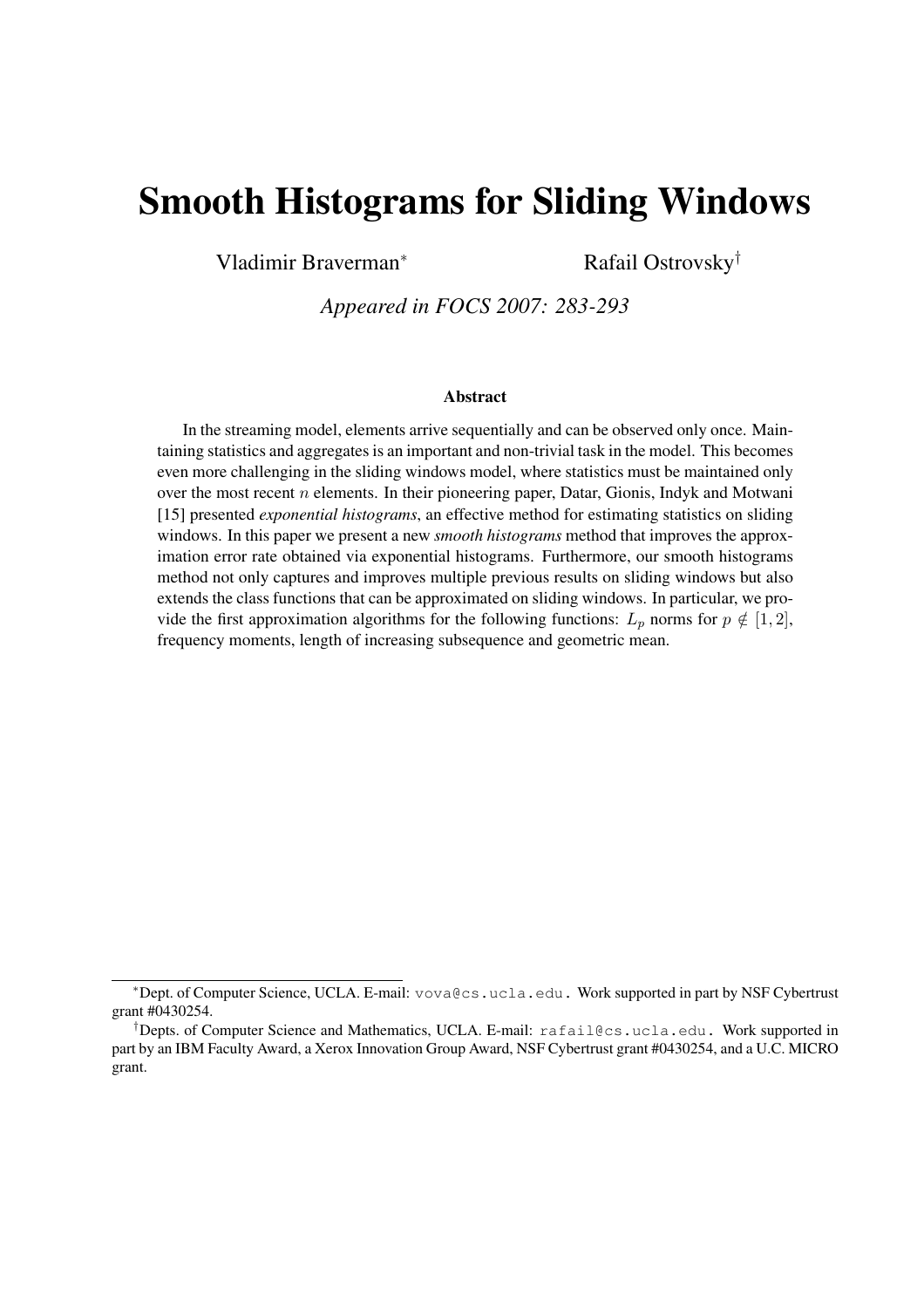# 1 Introduction

Many recent applications deal with large data volumes for which methods that require multiple data passes may be infeasible. For these applications, the *data stream* model is often more appropriate. In this model, data arrives sequentially and can be observed only once. The number of data elements is unknown and may be unbounded. A typical goal is to continuously maintain statistics or aggregates over past data using minimal memory while keeping the desired precision of the answers. In this scenario, it may be challenging to maintain even simple statistics. Recently, numerous algorithms were developed for various problems in the data stream model. We refer readers to the books of Muthukrishnan [27] and Aggarwal [2] for detailed surveys on data steaming models and algorithms.

Most applications tend to discard old data and base their queries only on the recent elements. Thus, the sliding window model in which only the last  $n$  elements are taken into consideration is important in data stream processing. In this model we separate past elements into two groups. Recent elements represent a window of *active* or *non-expired* elements, and the rest are *expired*. An active element may eventually become expired, but expired elements stay in this status forever. Only active elements are relevant for statistics or queries. The window can be *sequence-based*, where every insertion corresponds to a deletion of the oldest element. In *timestamp-based* windows, there is no restriction on the number of insertions and deletions. (Typically, each element is associated with a timestamp, and the window contains all elements with active timestamps.)

# 1.1 Notations

We use the following notations throughout our paper. We denote D as a stream and  $p_i, i \geq 0$  as its *i*-th element. For  $0 \le x < y$  we define  $[x, y] = \{i, x \le i \le y\}$ . *Bucket*  $B(x, y)$  is the set of all stream elements between  $p_x$  and  $p_{y-1}$ :  $B(x, y) = \{p_i, i \in [x, y-1]\}$ . For function f that is defined on buckets we denote  $f(i, j) = f(B(i, j))$ . We denote N as the size of the stream and n as the size of a window. For the  $L_p$  problem, we denote m as the size of a vector that is presented by a stream. An algorithm maintains  $\epsilon$ -approximation of function f on stream D if at any moment the algorithm outputs f' s.t.  $(1 - \epsilon)f(D) \leq f'(D) \leq (1 + \epsilon)f(D)$ . Similarly, an algorithm maintains  $(\epsilon, \delta)$ approximation of function f if at any moment the algorithm outputs f' s.t.  $(1-\epsilon)f(D) \le f'(D) \le$  $(1+\epsilon)f(D)$  w.p. at least  $1-\delta$ . We denote  $\tilde{O}(f(m)) = O(\frac{1}{\epsilon^{O(1)}}(\log m)^{O(1)}(\log n)^{O(1)}f(m))$ . We use notation  $B \subseteq_r A$  to indicate that bucket B is a suffix of A; i.e., it contains the most recent part of A. We denote by  $A \cup C$  the union of adjacent buckets A and C.

# 1.2 Problems, Results and Related Work

Research on the sliding window model has a long history. In their pioneering paper, Datar, Gionis, Indyk and Motwani [15] gave memory-optimal algorithms for such fundamental statistics as count, sum of positive integers, average,  $L_p, p \in [1, 2]$  etc. A further improvement to count and sum was reported by Gibbons and Tirthapura [19] who provided memory and time optimal algorithms for these problems. Lee and Ting [25] provided optimal solution for a relaxed version of the counting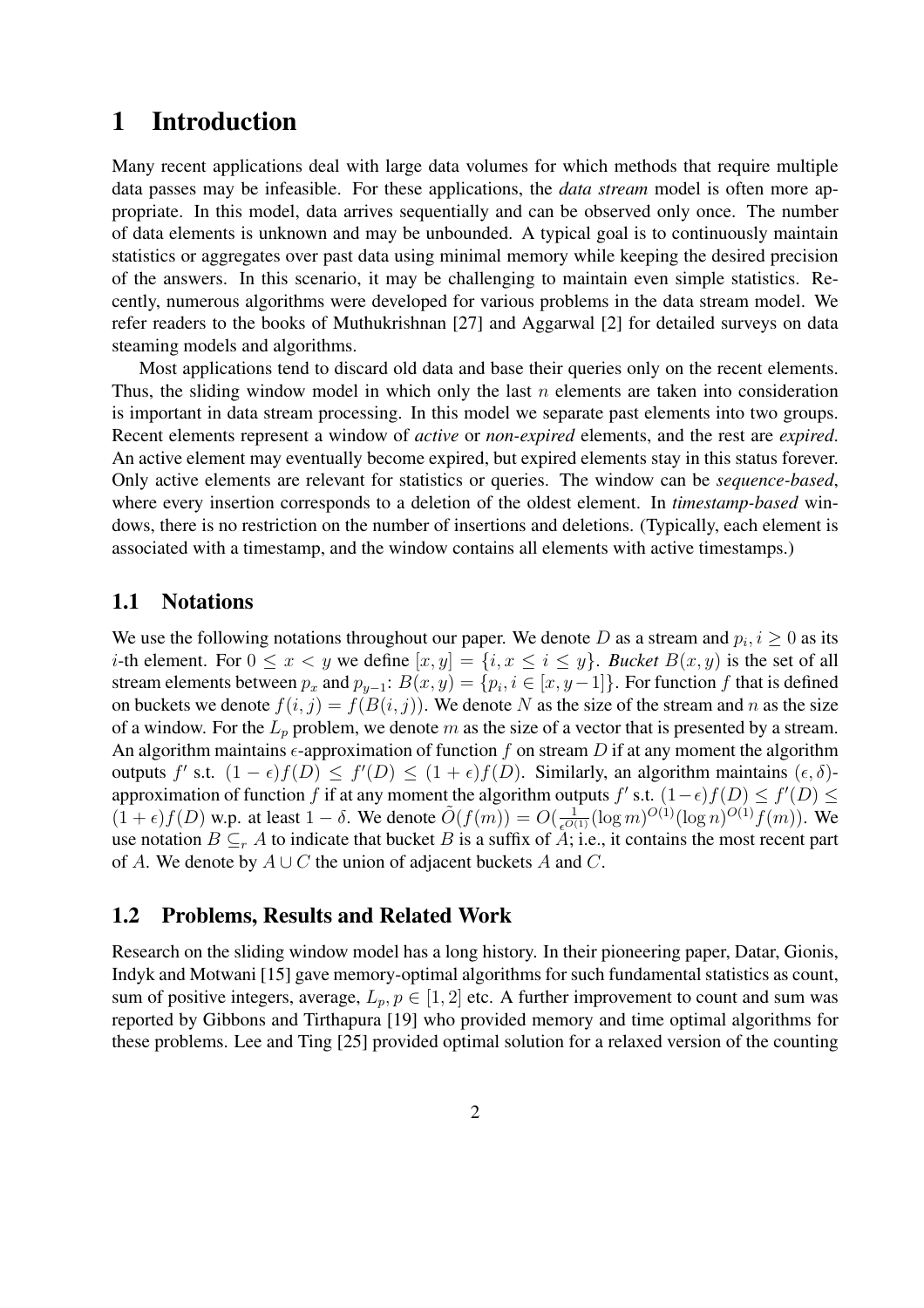problem, where the correct answer is provided only if it is comparable with the window's size. Besides these basic statistics, numerous problems were effectively solved on sliding windows. Chi, Wang, Yu and Muntz in [13] considered a problem of frequent itemsets. Algorithms for frequency counts and quantiles were proposed by Arasu and Manku [4] and by Lee and Ting [24]. Datar and Muthukrishnan [16] solved problems of rarity and similarity. Babcock, Datar, Motwani and O'Callaghan [6] provided algorithms for variance and  $k$ -medians problems. Feigenbaum, Kannan and Zhan [17] presented an efficient solution for the diameter of a data set in multidimensional space. Later, Chan and Sadjad [11] presented optimal solutions for this and other geometric problems. Agarwal, Har-Peled, and Varadarajan [1] used coresets to maintain statistics in streaming model. Babcock, Datar and Motwani [5] presented algorithms for uniform random sampling from sliding windows. For more details about recent results in the sliding windows model, we refer readers to the survey by Datar and Motwani [2].

The use of exponential histograms as a general technique for sliding windows was proposed by Datar, Gionis, Indyk and Motwani [15]. This method is widely used and numerous algorithms are based on exponential histograms or their variations (see [2] for examples of such applications). It is applicable to a wide class of "weakly additive" functions [2] with the following properties. (A and B are adjacent buckets and ∪ denotes concatenation.)

- 1.  $f(A) > 0$ .
- 2.  $f(A) \leq poly(|A|)$ .
- 3.  $f(A \cup B) \ge f(A) + f(B)$ .
- 4.  $f(A \cup B) \leq C_f(f(A) + f(B))$  for some constant  $C_f \geq 1$ .
- 5. The function  $f(A)$  admits a "sketch" which requires  $g_f(|B|)$  space and is composable; i.e., the sketch for  $f(A \cup B)$  can be composed efficiently from the sketches for  $f(A)$  and  $f(B)$ .

For this class of functions, [15] presents two general results. If sketches can be computed precisely, then it is possible to maintain f with relative error  $(\epsilon C_f^2 + C_f - 1)$ , using  $O(\frac{1}{\epsilon})$  $\frac{1}{\epsilon} \log n(g +$  $log n$ )) bits and  $O(1)$  amortized time per element. Moreover, given an algorithm that maintains  $\hat{\epsilon}$ -approximation of f on D, f can be approximated on sliding windows with relative error  $(1 + \hat{\epsilon})^2 \epsilon C_f^2 + C_f - 1 + \hat{\epsilon}$ , using the same space and time.

#### 1.2.1 Summary of Our Results

In this paper we introduce a notion of *smooth function* and present technique that allows to maintain smooth functions over sliding windows. Informally, smooth functions are defined as follows. Let A be a bucket and B be its suffix; that is, B contains recent elements from A and does not contain the old elements. Consider the case when  $f(B)$  is close to  $f(A)$ . If this closeness remains no matter what elements are added to both buckets and does not depend on  $A$  and  $B$ , we say that  $f$  is smooth (for formal definition see Section 2). To measure the closeness before and after insertions, we introduce two parameters  $\alpha$  and  $\beta$  that depend only on function f and approximation parameter  $\epsilon$ . Function f is  $(\alpha, \beta)$ -smooth if, once  $f(B)$  is  $\beta$ -approximation of  $f(A)$ , we can guarantee that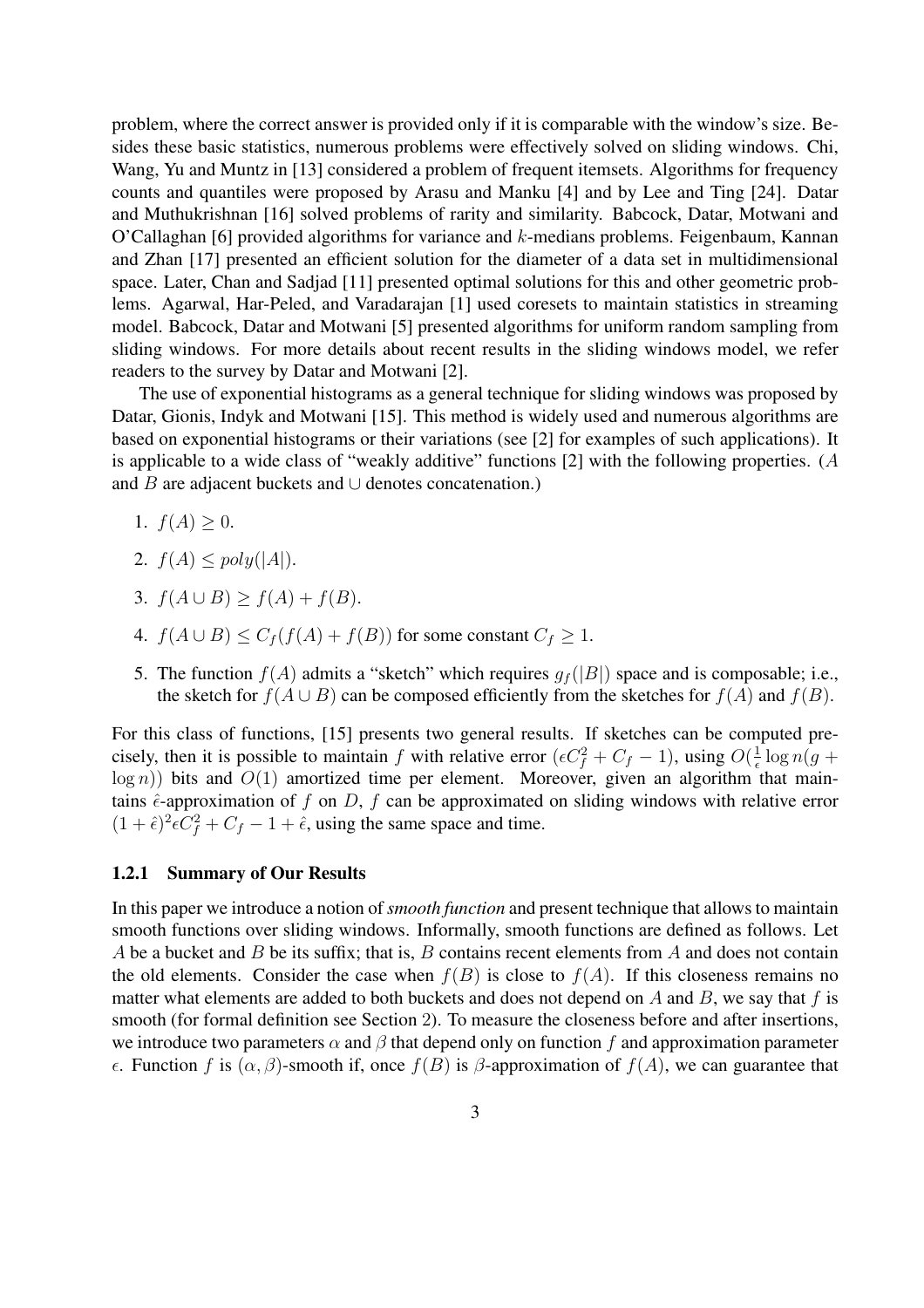$f(B\cup C)$  is  $\alpha$ -approximation of  $f(A\cup C)$  for any portion of new elements C. Assume that there exists an algorithm that computes f precisely using q space and  $h$  time per element. Our main result states that it is possible to maintain  $\alpha$ -approximation of f over sliding windows, using  $O(\frac{1}{4})$  $\frac{1}{\beta} \log n(g + \log n))$  bits and  $O(\frac{1}{\beta})$  $\frac{1}{\beta}h \log n$ ) time. Further,  $\hat{\epsilon}$ -approximation of f on D results in  $(\alpha + \hat{\epsilon})$ -approximation of f over sliding windows.

It turns out that many functions are smooth. For instance, sum, count, min, diameter are  $(\epsilon, \epsilon)$ smooth that gives  $\epsilon$ -approximations repeating previously known results [11, 15]. More interesting, we prove that weakly additive functions,  $L_p$  norms, frequency moments, length of longest subsequence, and geometric mean are smooth. We apply our method to these function and obtain the following results:

- We improve the general results from [15] mentioned above. For weakly additive functions that can be computed precisely on D, the relative error is improved from  $\epsilon C_f^2 + C_f - 1$  to  $1-\frac{1-\epsilon}{C}$  $\frac{1-\epsilon}{C_f}$ . For  $C_f = 1$  it gives  $\epsilon$ -approximation, similar to [15]. For larger  $C_f$  the ratio between relative errors is approximately  $C_f$ . The space and time complexities remain unchanged. For weakly additive functions that can be approximated on  $D$ , the relative error is improved from  $(1+\hat{\epsilon})^2 \epsilon C_f^2 + C_f - 1 + \hat{\epsilon}$  to  $1 - \frac{1-\epsilon}{C_f}$  $\frac{1-\epsilon}{C_f}+\hat{\epsilon}.$
- We improve the result of [15] for  $L_p, p \in [1, 2]$  norms and extend it to any p. For  $p \in [1, 2]$  we decrease relative error from  $4\epsilon(1+\tilde{\epsilon})^2+1+\tilde{\epsilon}$  to  $\frac{1+\epsilon}{2}+\tilde{\epsilon}$ , preserving memory and time. We also show that adding a multiplicative factor of  $\frac{1}{e^{p-1}}$  to memory can further decrease relative error to  $\epsilon$ . For  $p > 2$  we give an optimal  $(\epsilon + \frac{\epsilon^p}{4\epsilon})$  $\frac{\epsilon^p}{4p}, \delta$ )-approximation algorithm that uses  $\tilde{O}(m^{1-\frac{2}{p}})$ memory, where m is a size of the estimated vector. For  $p < 1$  we present a  $(\epsilon + \epsilon/4, \delta)$ approximation algorithm using  $O\left(\frac{1}{\epsilon}\right)$  $\frac{1}{\epsilon} \log n (\frac{1}{\epsilon^2})$  $\frac{1}{\epsilon^2} \log M \log \frac{\log n}{\delta \epsilon} + \log n)$  bits, where M is the maximal value of an update.
- We provide the first memory-optimal algorithm for frequency moments over sliding windows for constant  $p > 2$ . The algorithm maintains  $(\epsilon + \frac{\epsilon^p}{n^p})$  $\frac{\epsilon^p}{p^p},\delta$ )-approximation using  $\tilde{O}(m^{1-\frac{2}{p}})$ space.
- We extend the results of Sun and Woodruff [29] to sliding windows and improve (in terms of space) the recent results of Chen, Yang and Yuan [12], providing  $\epsilon$ -approximation of the length of longest increasing subsequence (LIS) in sliding windows. Our algorithm uses  $O(\frac{1}{\epsilon})$  $\frac{1}{\epsilon} \log n(k \log \frac{L}{k} + \log n)$ ) bits, where k is the length of LIS and L is the number of distinct elements in the window.
- We provide the first  $\epsilon$ -approximation of geometric mean on sequence-based windows using  $O(\frac{1}{\epsilon})$  $\frac{1}{\epsilon}$  log  $n(k + \log n)$ ) memory. Here k is the number of bits needed to store the value of geometric mean.

Below we describe these problems in detail and discuss our and previous results.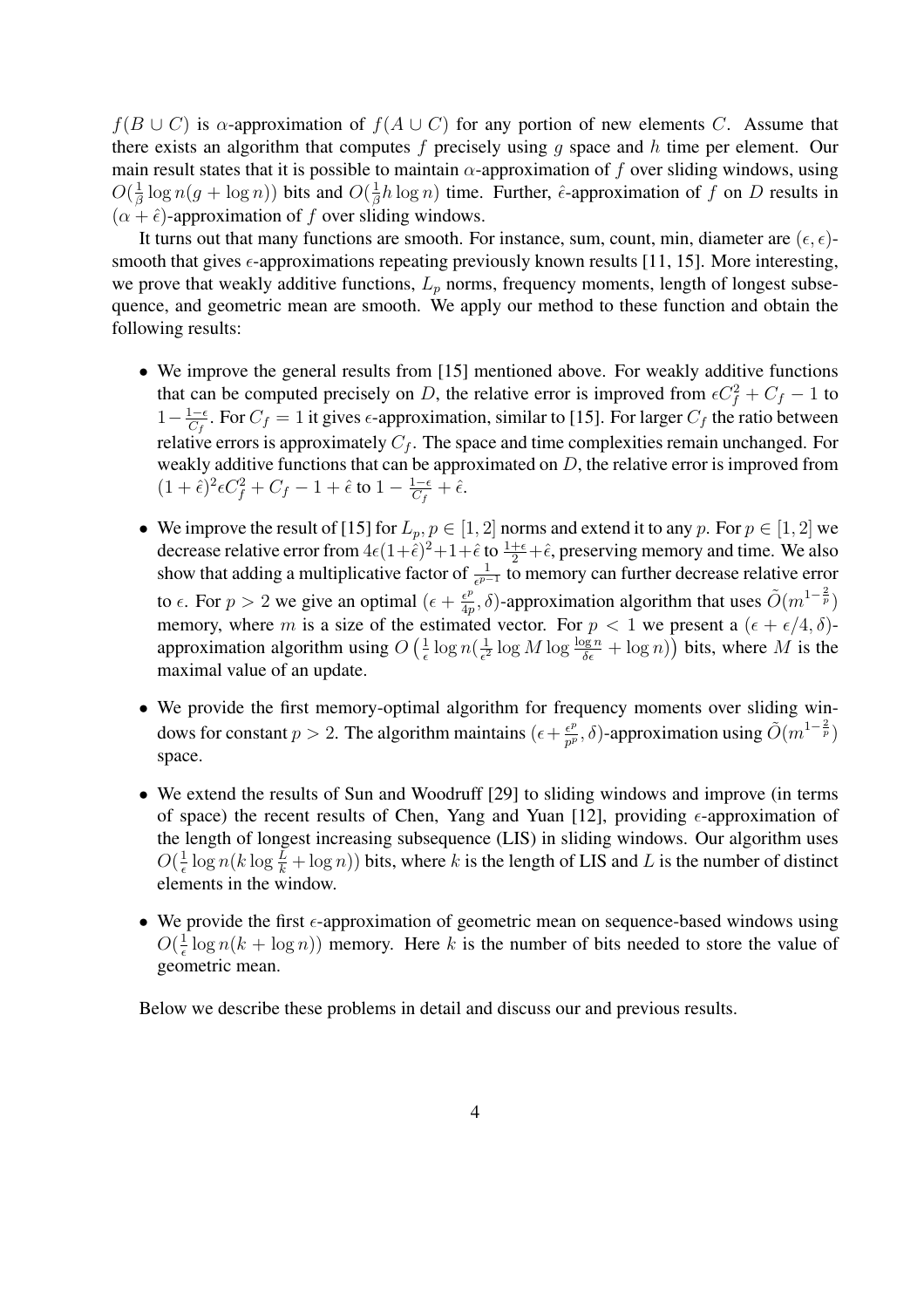#### 1.2.2  $L_p$  Norms and Frequency Moments

 $L_p, p \ge 0$  norm of a vector  $X = \{x_1, \ldots, x_m\}$  is defined as  $(\sum_{i=1}^m$  $\sum_{i=1}^m x_i^p$  $\binom{p}{i}^{\frac{1}{p}}$ . In the streaming model X is represented as follows. Each element of a stream D is a pair  $(i, a), i \in [m], a \in [-M, M]$ , for some positive M. The value of *i*-th coordinate is given by the summation  $x_i = \sum_{(i,a)\in D} a$ . If m is small, it is easy to calculate the  $L_p$  norm simply by maintaining the value of each coordinate. However, the usual assumption is that m is large and  $\Omega(m)$  space is not allowed.

Frequency moment is a fundamental problem that is directly related to  $L_p$  norms. In this paper we use the definition that was presented by Bhuvanagiri, Ganguly, Kesh and Saha [8],  $F_p = \sum_{r=0}^{m}$  $\sum_{i=1}^{m} x_i^p = L_p^p$ . In many papers the simpler model is considered, where  $a = 1$  for all pairs  $(i, a)$ and a's are omitted.

The first algorithms for frequency moments were proposed in the seminal paper of Alon, Matias and Szegedy [3]. For  $p = 0, 2$  they provided  $(\epsilon, \delta)$ -approximation algorithms that use only polylogarithmic memory. For  $p \geq 3$  they present an algorithm that uses  $O(m^{1-\frac{1}{p}})$  memory and show a lower bound of  $\Omega(m^{1-\frac{5}{p}})$ . For  $p > 2$ , numerous improvements to lower and upper bounds were reported, including the work of Bar-Yossef, Jayram, Kumar and Sivakumar [7], Chakrabarti, Khot and Sun [10], Coppersmith and Kumar [14] and Ganguly [18]. Finally, Indyk and Woodruff [23] and later Bhuvanagiri, Ganguly, Kesh and Saha [8] presented algorithms that use  $\tilde{O}(m^{1-\frac{2}{p}})$ memory and are optimal. The last algorithm can be used as well for approximation of  $L_p$ ,  $p > 2$ norms. For  $p \in [0, 2]$  Indyk [22] presented an algorithm that maintains  $L_p$  norms using polylogarithmic space.

The extension of these problems to sliding windows is straightforward. At any moment  $L_p(W)$  =  $\sum_{i=1}^n$  $\sum_{i=1}^m x_i^p$  $\binom{p}{i}^{\frac{1}{p}}$ , where  $x_i =$  $\overline{P}$  $(i,a) \in W$  and W is the current window. Similar to [15], we restrict a to be positive. For negative a it was shown [15] that even for  $p = 1$  and  $m = 1$ , the lower bound on the memory is  $\Omega(n)$ . The only known result for  $L_p$  norms was presented in [15] for  $p \in [1, 2]$ . The algorithm maintains  $L_p$  with high probability and relative error  $4\epsilon(1+\epsilon)^2 + 1 + \epsilon$  using  $O(\frac{1}{\epsilon})$  $\frac{1}{\epsilon} \log N(\log N + \log M \log (1/\delta) / \epsilon^2))$  bits.

We extend this result to any p and provide a better approximation ratio for  $p \in [1, 2]$ . We prove that  $L_p$  is  $(\epsilon, \frac{\epsilon^p}{n})$  $\frac{p}{p}$ )-smooth for  $p \ge 1$  and  $(\epsilon, \epsilon)$ -smooth for  $p < 1$ , so our method can be applied. For  $p > 2$ , we apply the algorithm from [8] to show an optimal  $(\epsilon, \delta)$ -approximation algorithm using  $\tilde{O}(m^{1-\frac{2}{p}})$  bits. For  $L_p, p < 1$ , we use the algorithm from [22] to construct an  $(\epsilon+\epsilon/4, \delta)$ -approximation algorithm using O  $\frac{1}{\sqrt{1}}$  $\frac{1}{\epsilon} \log n (\frac{1}{\epsilon^2})$  $\frac{1}{\epsilon^2} \log M \log \frac{\log n}{\delta \epsilon} + \log n$  $\frac{2}{\sqrt{2}}$ bits. Finally, for  $L_p, 1 \leq p \leq 2$ , we improve [15] by decreasing the relative error from  $4(1+\hat{\epsilon})^2\epsilon + 1 + \hat{\epsilon}$  to  $\frac{1+\epsilon}{2} + \hat{\epsilon}$ using  $O\left(\frac{1}{\epsilon}\right)$  $\frac{1}{\epsilon} \log n (\frac{1}{\epsilon^2})$  $\frac{1}{\epsilon^2} \log M \log \frac{\log n}{\delta \epsilon} + \log n$ ) bits. We exploit the fact that  $L_p^p$  is weakly additive with  $C_f \leq 2$  and thus  $\left(\frac{1+\epsilon}{2}\right)$  $\frac{1+\epsilon}{2}, \epsilon$ )-smooth. However, it is also  $(\epsilon, \frac{\epsilon^p}{p})$  $\binom{p}{p}$ -smooth and, alternatively, we can achieve an  $\epsilon$ -approximation using O  $\frac{1}{1}$  $\frac{1}{\epsilon^p}\log n(\frac{1}{\epsilon^2}$  $\frac{1}{\epsilon^2} \log M \log \frac{\log n}{\delta \epsilon} + \log n$ u<br>、 bits; i.e., increasing memory usage by the factor  $\frac{1}{\epsilon^{p-1}}$ .

One may argue that for  $p > 2$ ,  $L_p^p$  is also a weakly additive function, so we can apply the exponential histograms method. While this is true, note that the relative error that can be achieved using exponential histograms is  $\epsilon C_f^2 + C_f - 1$  (see [15]). For large p the relative error becomes significantly larger then 1.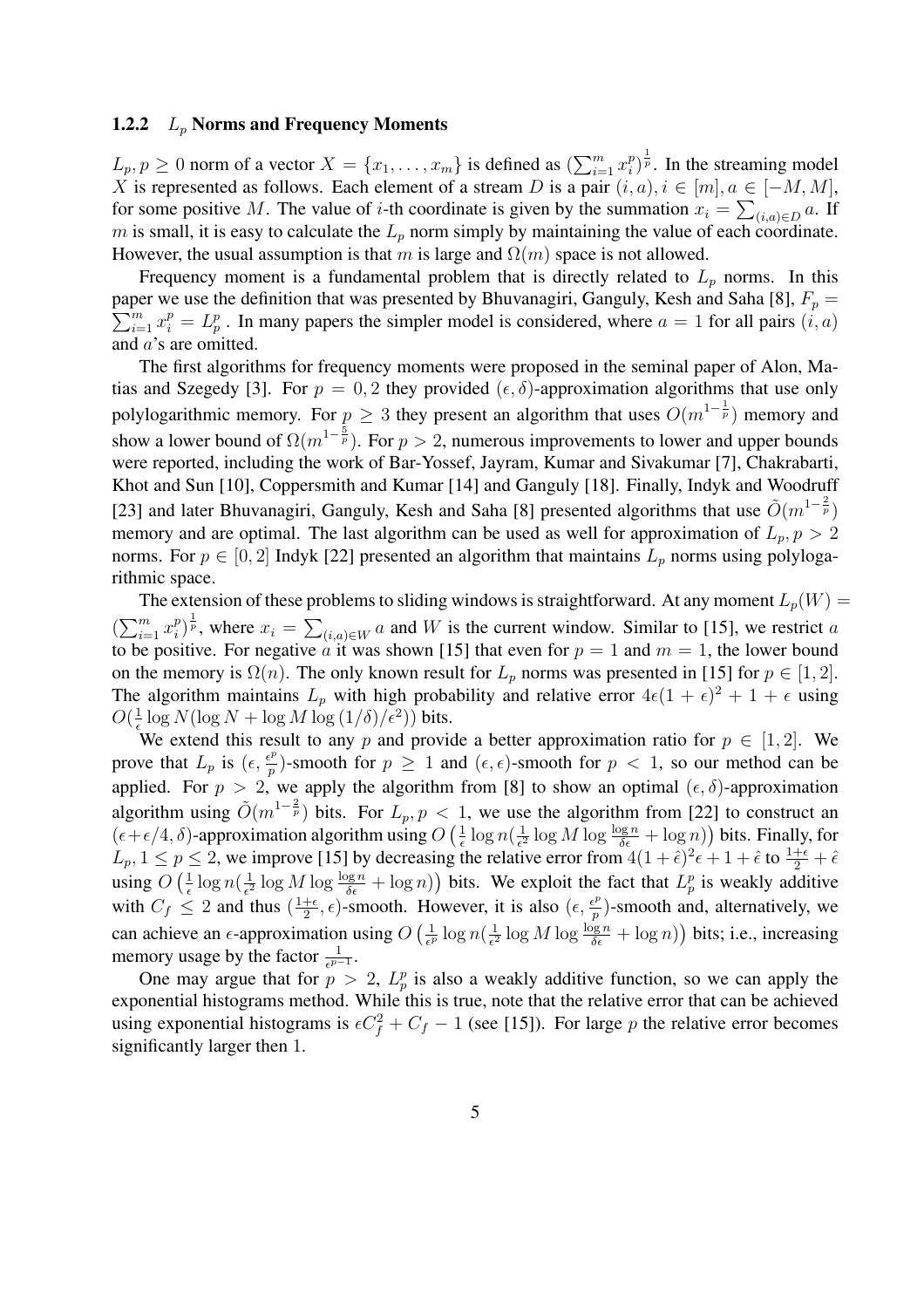We show similar results for frequency moments. In particular, we prove that  $F_p$  is  $(\epsilon, \frac{\epsilon^p}{n^p})$  $\frac{\epsilon^p}{p^p}$ )smooth, and thus smooth histograms can be used to approximate frequency moments with  $\tilde{O}(p^pm^{-1-\frac{2}{p}})$ bits. Thus, for constant  $p > 2$  we obtain optimal results.

#### 1.2.3 Length of Longest Increasing Subsequence

Let D be a stream where  $p_i$  is an integer,  $p_i \in [L]$  for some L. An increasing subsequence is defined as  $p_{x_1}, \ldots, p_{x_k}$  such that  $x_i < x_{i+1}$  and  $p_{x_i} \le p_{x_{i+1}}$  for  $i < k$ . (In fact, the sequence is nondecreasing, but we follow the notations of the previous works.) The largest increasing subsequence  $LIS(D)$  is an increasing subsequence with maximal size k. Correspondingly,  $LIS(W)$  on window W is defined as a largest increasing subsequence on the set of last  $n$  elements. This is a well-studied statistic that is used in bioinformatics and other fields. (See works of Gusfield [21] and Pevzner [28].) Recent results in the streaming model include the papers by Liben-Nowell, Vee and Zhu [26], Gopalan, Jayram, Krauthgamer and Kumar [20] and Sun and Woodruff [29]. The last paper presents memory-optimal algorithm that uses  $\Theta(k \log \frac{L}{k})$  memory. For sliding windows Chen, Yang and Yuan [12] present an algorithm that uses  $\Omega(n)$  memory.

We extend the result of Sun and Woodruff [29] to sliding windows and improve the result of Chen, Yang and Yuan [12]. Our algorithm uses  $O(\frac{1}{\epsilon})$  $\frac{1}{\epsilon} \log n(k \log \frac{L}{k} + \log n))$  bits and provides  $\epsilon$ -approximation of the length of LIS.

#### 1.2.4 Geometric Mean

Let D be a stream of real numbers. Geometric mean is defined as  $GM(D) = \left(\prod_{i=1}^{N} p_i\right)$  $\bigg\}^{\frac{1}{N}}$ .

For sliding windows we define geometric mean as  $GM(W) = \left(\prod_{i=N-n}^{N} p_i\right)$  $\int_{0}^{\frac{1}{n}}$ . To the best of our knowledge, this problems was not considered in the sliding windows model. While we can use exponential histograms [15] to maintain arithmetic and harmonic means, geometric mean is not an additive function, and therefore it cannot be solved by this method. We present the first approximation algorithm for geometric mean on sequence-based sliding windows that uses  $O\left(\frac{1}{\epsilon}\right)$  $\frac{1}{\epsilon} \log n(k + \log n)$  space, where k is the number of bits needed to store the answer.

#### 1.2.5 High-Level Ideas Behind Our Approach

Let f be  $(\alpha, \beta)$ -smooth for which there exists an algorithm  $\Lambda$  that calculates f on D using g space and h operation per element. To maintain f on sliding windows, we construct a data structure that we call *smooth histogram*. It consists of a set of indexes  $x_1 < x_2 < \cdots < x_s = N$  and instances of  $\Lambda$  for each bucket  $B(x_i, N)$ . The smooth histogram ensures the following properties of the sequence. First, the last active element should be located between first and the second elements of the sequence; that is,  $x_1 \leq N - n < x_2$ . Since f is monotonic, this implies  $f(x_2, N) \leq$  $f(W) \le f(x_1, N)$ . Second, the values of f on successive suffixes should be close, namely (1 –  $\alpha$ ) $f(x_i, N) \leq f(x_{i+1}, N)$ . (There is an exception, when f drops immediately after  $x_i$ , that is  $(1 - \alpha) f(x_i, N) > f(x_i + 1, N)$ , in which case we require  $x_{i+1} = x_i + 1$ .) The first and second requirements imply that  $f(x_2, N)$  is an  $\alpha$ -approximation of f on W. Finally, we ensure that f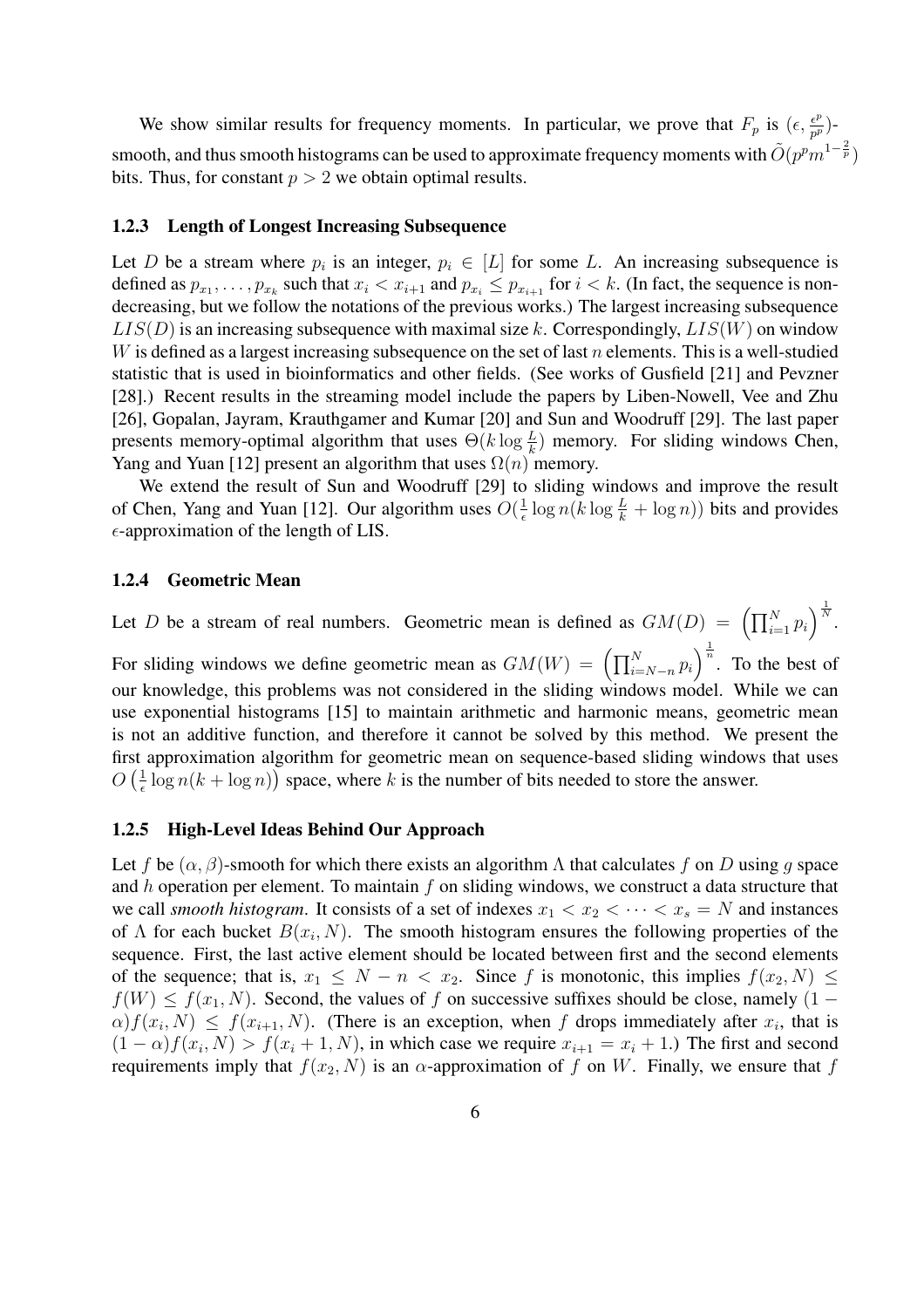is decreasing, requiring  $(1 - \beta) f(x_i, N) > f(x_{i+2}, N)$ . Since f is polynomially bounded, we conclude that  $s = O(\frac{1}{\beta})$  $\frac{1}{\beta}$  log n). We maintain s instances of  $\Lambda$  and s timestamps and indexes, thus space complexity is  $s(g + \log n) = O(\frac{1}{\beta})$  $\frac{1}{\beta} \log n(g + \log n)$ ). It is easy to maintain a smooth histogram, using  $(\alpha, \beta)$ -smoothness of f. We ensure that an index u becomes a successor of index  $v < u$  only if at some point we have  $(1 - \beta) f(v, N) \leq f(u, N)$ . Since f is  $(\alpha, \beta)$ -smooth this implies that for any  $N' > N$  we have  $(1 - \alpha) f(v, N') \leq f(u, N')$ ; thus the second requirement can be maintained. To ensure the third property, we traverse the list and if  $(1-\beta)f(v, N) \leq f(u, N)$  for some u that is not a successor of v, we delete all indexes between u and v. This requires  $O(\frac{1}{6})$  $\frac{1}{\beta}h \log n)$  time. (The time can be reduced to an amortized  $O(h)$  when  $\Lambda$  supports merging of buckets.) Similarly, we solve the case when  $\Lambda$  approximates f on D, although the structure becomes more complicated.

Our approach is similar to exponential histograms in the sense that both methods capture gradual lessening of f using a logarithmic number of  $\Lambda$  instances. However, there is a critical difference between these approaches that makes our results possible. Exponential histograms divide  $W$  into distinct blocks  $B_1, \ldots, B_k$ . This requires a strong assumption about Λ, namely the ability to merge buckets. Further, the algorithm [15] requires  $f(B_i)$  to be close to  $\sum_{j>i} f(B_j)$ , and that limits applicability of exponential histograms to additive functions. Smooth histograms maintain  $f$  on suffixes rather then on distinct parts of the window and require closeness between these suffixes, eliminating the above restrictions. The ability to work with suffixes is due to the smoothness of  $f$ ; thus it is a critical property.

## 1.3 Roadmap

Section 2 briefly describes smooth histograms and states our main results. In Section 3 we apply smooth histograms to approximate weakly additive functions,  $L_p$  norms, frequency moments, length of largest increasing subsequence and geometric mean. Finally, in Section 4 we discuss our future work on frequency moments.

# 2 Smooth Histograms

**Definition 1.** *Function* f *is*  $(\alpha, \beta)$ -smooth *if it preserves the following properties:* 

- *1.*  $f(A) \geq 0$ .
- 2.  $f(A) \geq f(B)$  *for*  $B \subseteq_r A$ *.*
- *3.*  $f(A) \leq poly(n)$ .<sup>1</sup>
- *4. For any*  $0 < \epsilon < 1$  *there exists*  $\alpha = \alpha(\epsilon, f)$  *and*  $\beta = \beta(\epsilon, f)$  *such that* 
	- $0 < \beta \leq \alpha < 1$ .

<sup>&</sup>lt;sup>1</sup>Similar to [15], we assume that  $f(A)/f(p_N) \leq poly(n)$ . Otherwise, exponentially decreasing sequences will require linear memory for both smooth and exponential histograms.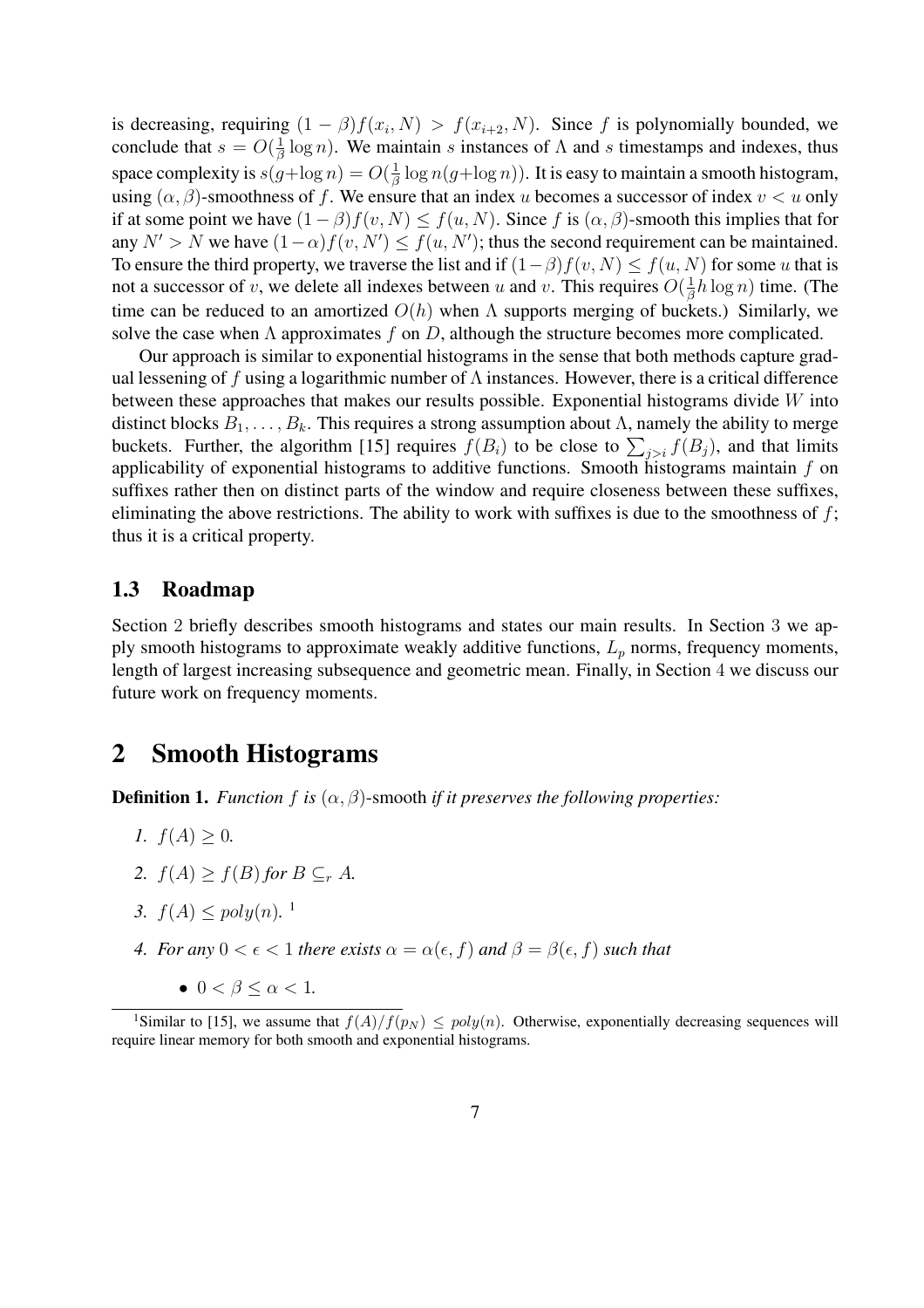• *If*  $B \subseteq_r A$  *and*  $(1 - \beta)f(A) \leq f(B)$  *then*  $(1 - \alpha)f(A \cup C) \leq f(B \cup C)$  *for any adjacent* C*.*

In this section we assume that f is  $(\alpha, \beta)$ -smooth and there exists an algorithm Λ that calculates f (precisely or approximately) on the whole stream D. We construct  $\alpha$ -approximation algorithms for such f on sliding windows. Typically,  $\alpha = \epsilon$ , so we obtain  $\epsilon$ -approximation; however, for weakly additive functions, we put  $\alpha = 1 - \frac{1-\epsilon}{C_s}$  $\frac{1-\epsilon}{C_f}$ . First, we assume that  $\Lambda$  calculates f precisely using g space and h operations per element. Λ applied on bucket  $B(i, j)$  is denoted by  $\Lambda(i, j)$ .

**Definition 2.** A smooth histogram *is a structure that consists of an increasing set of indexes*  $X_N =$  ${x_1, \ldots, x_s = N}$  *and s instances of algorithm*  $\Lambda$ , *namely*  $\Lambda_1, \ldots, \Lambda_s$  *with the following properties* 

- *1.*  $p_{x_1}$  *is expired,*  $p_{x_2}$  *is active or*  $x_1 = 0$  *and*  $p_0$  *is active.*
- *2. For all* i < s *one of the following holds*
	- (*a*)  $x_{i+1} = x_i + 1$  *and*  $f(x_{i+1}, N) < (1 \beta)f(x_i, N)$ .
	- (b)  $(1 \alpha) f(x_i, N) \le f(x_{i+1}, N)$  and if  $i + 2 \le s$  then  $f(x_{i+2}, N) < (1 \beta) f(x_i, N)$ .
- 3.  $\Lambda_i = \Lambda(x_i, N)$  *maintains*  $f(x_i, N)$ .

Lemma 1. *It is possible to maintain a smooth histogram using* O  $\frac{1}{2}$  $\frac{1}{\beta}(g + \log n) \log n$ ´ *bits and*  $O\left(\frac{1}{6}\right)$  $\frac{1}{2}$  $\frac{1}{\beta}h\log n$  *operations per element.* 

*Proof.* Note that the conditions  $2(a)$  and  $2(b)$  may overlap, so it is possible that both conditions are true for some  $x_i$ . For  $N = 1$ , we put  $x_1 = 1$ ,  $s = 1$  and initiate  $\Lambda$  with  $p_{x_1}$ . Given a smooth histogram at step N, and the new element  $p_{N+1}$ , we execute the following update procedure.

- I. For all *i*, calculate  $f(x_i, N + 1)$  using  $\Lambda_i = \Lambda(x_i, N)$  and  $p_{N+1}$ .
- II. Put  $s = s + 1$  and  $x_s = N + 1$  and initiate new algorithm instance  $\Lambda(N + 1, N + 1)$ .
- III. For  $i = 1 \ldots s 2$  do
	- (a) Find the largest  $j > i$  such that  $f(x_j, N + 1) \ge (1 \beta)f(x_i, N + 1)$ .
	- (b) Delete all  $x_t$ ,  $i < t < j$  and all instances  $\Lambda(x_t, N)$ , and shift the list accordingly.
- IV. Find the smallest i such that  $p_{x_i}$  is expired and  $p_{x_{i+1}}$  is active. Delete all  $x_j$ ,  $j \lt i$  and  $\Lambda_j$ structures and change the enumeration accordingly.

Below we prove that the update procedure maintains a smooth histogram. It follows from the last operation that property 1 is preserved. Property 3 follows from the first two steps. To prove property 2, let  $v < N + 1$  be a fixed index from  $X_N$  that was not deleted during the update procedure. Let v' be the successor of v in the sequence  $X_N$  at step N; i.e., for some i we had  $x_i = v, x_{i+1} = v'.$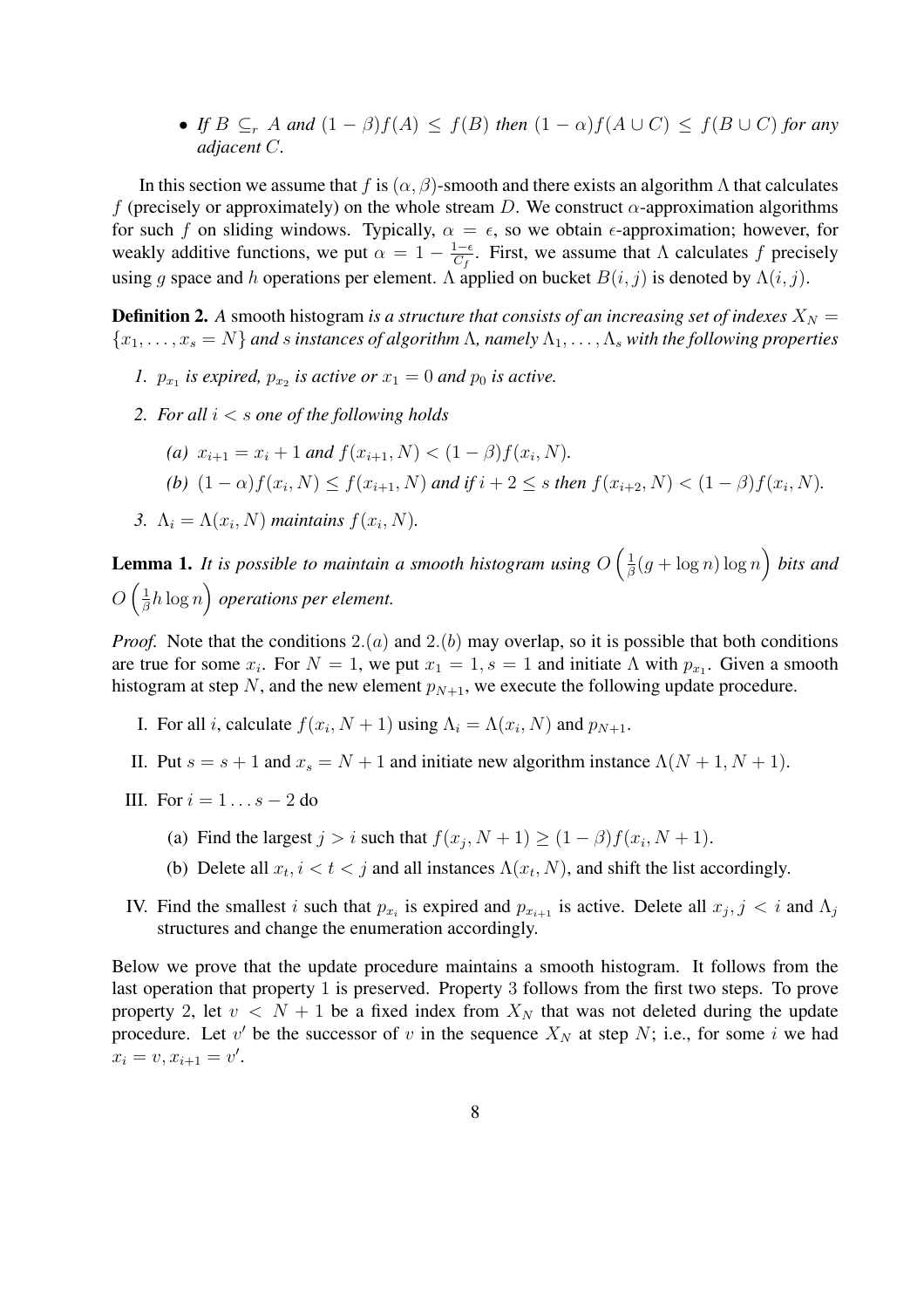If  $v' \notin X_{N+1}$ , let u and w be two successors of v in  $X_{N+1}$ . By the update procedure, it must be the case that  $f(u, N + 1) \ge (1 - \beta)f(v, N + 1) \ge (1 - \alpha)f(v, N + 1)$  and  $f(w, N + 1)$  $(1 - \beta) f(v, N + 1)$ . Thus, 2.(b) is correct for v.

If  $v' \in X_{N+1}$  and  $v' > v + 1$ , let  $N' \le N$  be the step when  $v'$  became the successor of v. An update procedure implies that  $f(v', N') \geq (1 - \beta) f(v, N')$  and since f is  $(\alpha, \beta)$ -smooth we have  $f(v', N + 1) \ge (1 - \alpha) f(v, N + 1)$ . Let u be the successor (if one exists) of v' in  $X_{N+1}$ . Since v' was not deleted, we have  $f(u, N + 1) < (1 - \beta)f(v, N + 1)$ . Thus, 2.(b) is correct for v.

Finally, if  $v' \in X_{N+1}$  and  $v' = v+1$ , we have two cases. If  $f(v', N+1) < (1-\beta)f(v, N+1)$ , then 2.(a) is true. Otherwise, we have  $f(v', N+1) \geq (1-\beta)f(v, N+1) \geq (1-\alpha)f(v, N+1)$ . Let u be the successor (if one exists) of v' in  $X_{N+1}$ . Similarly,  $f(u, N+1) < (1 - \beta) f(v, N+1)$ . Thus, 2.(b) is correct for v, and property 2 is preserved for any  $v < N + 1$ .

Let us estimate size s of the sequence  $X_N$ . By the properties above, we have that for any i either  $f(x_{i+2}, N)$  or  $f(x_{i+1}, N)$  are less then  $(1 - \beta)f(x_i, N)$ . This and the fact that f is polynomially bounded imply  $s = O\left(\frac{1}{\beta}\right)$  $\frac{1}{\beta} \log n$ ). Since we maintain exactly s instances of algorithm  $\Lambda$  and  $\frac{1}{2}$ timestamps, the space complexity is  $O(s(g + \log n)) = O\left(\frac{1}{\beta}\right)$  $\frac{1}{\beta}(g + \log n) \log n$ , and the time  $\begin{pmatrix} 1 & 1 \\ 1 & 1 \end{pmatrix}$ complexity per element is  $O(sh) = O\left(\frac{1}{\beta}\right)$  $\frac{1}{\beta}h\log n$ .  $\Box$ 

**Theorem 1.** Let f be a  $(\alpha, \beta)$ -smooth function. If there exists an algorithm  $\Lambda$  that calculates pre*cisely* f *on streams, uses space* g *and performs* h *operations per each element, then there exists an* ³ *algorithm* Λ 0 *that calculates* α*-approximation of* f *on sliding windows and uses* O 1  $\frac{1}{\beta}(g + \log n) \log n$ ´ *bits and*  $O\left(\frac{1}{\beta}\right)$  $\frac{1}{2}$   $\frac{1}{2}$   $\frac{1}{2}$   $\frac{1}{2}$  $\frac{1}{\beta}h\log n$  *operations per element.* 

*Proof.* The algorithm maintains a smooth histogram and outputs  $f(x_2, N)$  as an approximation of f on the window. To prove that this is a  $\alpha$ -approximation, let j be the index of the last active element, so the precise value is  $f(j, N)$ . If 2.(*a*) is correct for  $x_1$ , then by property 1,  $j = x_2$ and the answer is precise. Otherwise 2.(b) is correct for  $x_1$ , and we have, since f is monotonic:  $f(j, N) \ge f(x_2, N) \ge (1 - \alpha) f(x_1, N) \ge (1 - \alpha) f(j, N).$  $\Box$ 

In many cases it is impossible to calculate  $f$  precisely. Below we show how to adapt approximation algorithms to sliding windows. We assume that  $\Lambda$  maintains  $\hat{\epsilon}$ -approximation of f on D,  $\hat{\epsilon} \leq \frac{\beta}{4}$  $\frac{\beta}{4}$ , and uses  $g(\hat{\epsilon})$  space and  $h(\hat{\epsilon})$  operations per element. We call such approximation f'.

Definition 3. *The approximate smooth histogram is a structure that consists of an increasing set of indexes*  $X_N = \{x_1, \ldots, x_s = N\}$  *and s instances of algorithm*  $\Lambda$ *, namely*  $\Lambda_1, \ldots, \Lambda_s$  *with the following properties*

- *1.*  $p_{x_1}$  is expired,  $p_{x_2}$  is active or  $x_1 = 0$ .
- *2. For all* i < s*, one of the following holds*

\n- (a) 
$$
x_{i+1} = x_i + 1
$$
 and  $f'(x_{i+1}, N) < (1 - \frac{\beta}{2}) f'(x_i, N)$ .
\n- (b)  $(1 - \alpha) f(x_i, N) \leq f(x_{i+1}, N)$  and if  $i + 2 \leq s$  then  $f'(x_{i+2}, N) < (1 - \frac{\beta}{2}) f'(x_i, N)$ .
\n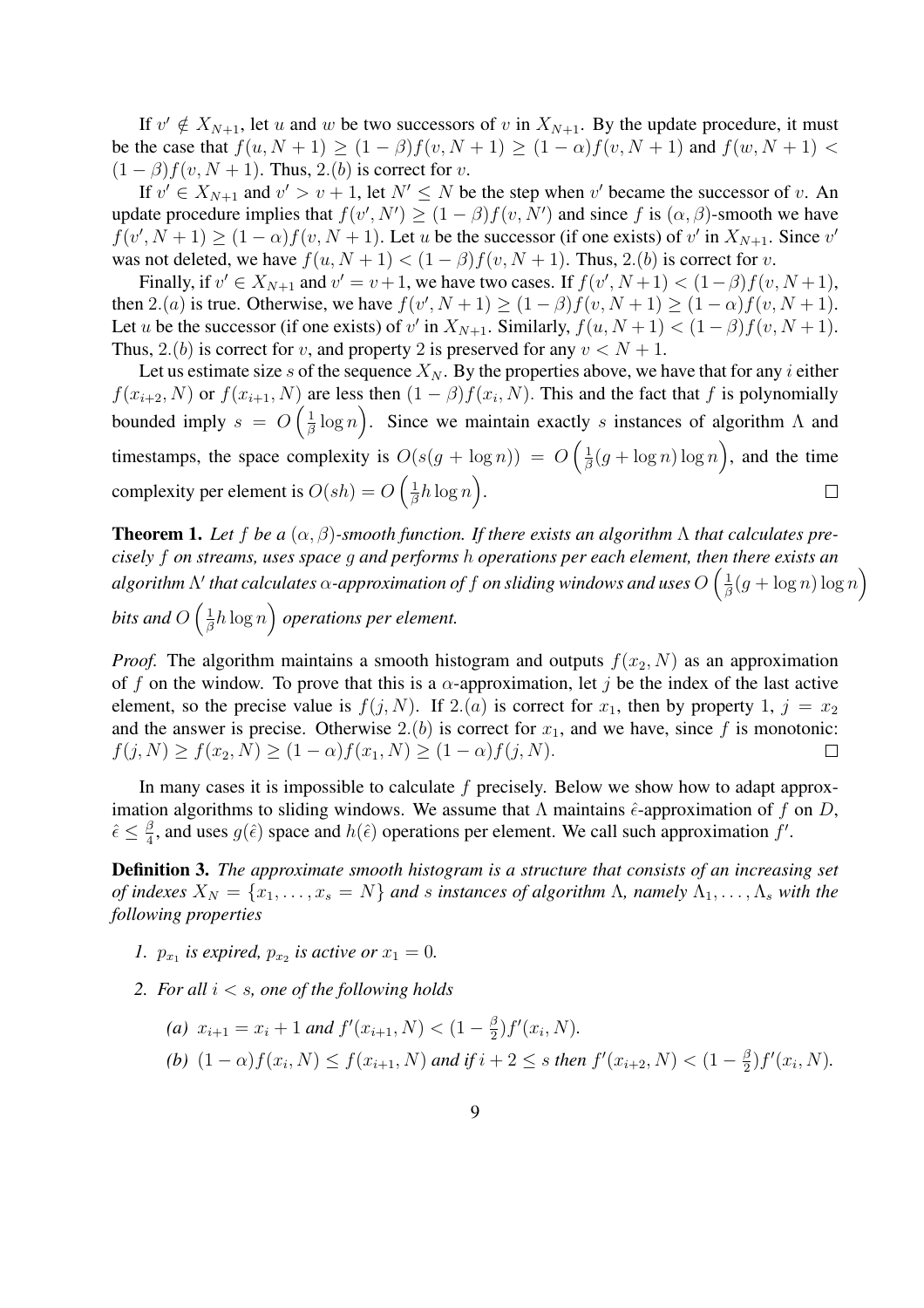3.  $\Lambda_i = \Lambda(x_i, N)$  *maintains*  $f'(x_i, N)$ .

Lemma 2. *It is possible to maintain an approximate smooth histogram using* O  $\sqrt{1}$  $\frac{1}{\beta}(g(\hat{\epsilon}) + \log n) \log n$ ´ *bits and*  $O\left(\frac{1}{\beta}\right)$  $\alpha$  $\frac{1}{\beta}h(\hat{\epsilon})\log n$  *operations per element.* 

*Proof.* The update procedure repeats Lemma 1. For  $N = 1$ , we put  $x_1 = 1$ ,  $s = 1$  and initiate A with  $p_{x_1}$ . Given an approximate smooth histogram at step N, and the new element  $p_{N+1}$ , we execute the following update procedure.

- I. For all *i*, calculate  $f'(x_i, N + 1)$  using  $\Lambda_i = \Lambda(x_i, N)$  and  $p_{N+1}$ .
- II. Put  $s = s + 1$  and  $x_s = N + 1$ , and initiate a new algorithm instance  $\Lambda(N + 1, N + 1)$ .
- III. For  $i = 1 \ldots s 2$  do
	- (a) Find the largest  $j > i$  such that  $f'(x_j, N + 1) \geq (1 \frac{\beta}{2})$  $\frac{\beta}{2}$ )  $f'(x_i, N+1)$ .
	- (b) Delete all  $x_t$ ,  $i < t < j$  and all instances  $\Lambda(x_t, N)$ , and shift the list accordingly.
- IV. Find the smallest i such that  $p_{x_i}$  is expired and  $p_{x_{i+1}}$  is active. Delete all  $x_j$ ,  $j < i$  and  $\Lambda_j$ structures, and change the enumeration accordingly.

It follows from the last operation that property 1 is preserved. Property 3 follows from the first two steps. To prove property 2, let  $v < N + 1$  be a fixed index from  $X_N$  that was not deleted during the update procedure. Let v' be the successor of v in the sequence  $X_N$  at step N; i.e., for some i we had  $x_i = v, x_{i+1} = v'$ .

If  $v' \notin X_{N+1}$ , let u and w be two successors of v in  $X_{N+1}$ . By update procedure, it must be the case that  $f'(u, N+1) \geq (1 - \frac{\beta}{2})$  $\frac{\beta}{2}$ ) $f'(v, N+1)$ , thus

$$
(1 - \alpha) f(v, N + 1) \le (1 - \beta) f(v, N + 1) \le
$$
  

$$
(1 - \frac{\beta}{2}) \frac{1 - \frac{\beta}{4}}{1 + \frac{\beta}{4}} f(v, N + 1) \le \frac{1 - \frac{\beta}{2}}{1 + \frac{\beta}{4}} f'(v, N + 1) \le
$$
  

$$
\frac{f'(u, N + 1)}{1 + \frac{\beta}{4}} \le f(u, N + 1).
$$

Also, it must be the case that  $f'(w, N + 1) < (1 - \frac{\beta}{2})$  $\frac{\beta}{2}$ )  $f'(v, N + 1)$ , thus, 2.(b) is correct for v.

If  $v' \in X_{N+1}$  and  $v' > v + 1$ , let  $N' \le N$  be the step when v' became the successor of v. The update procedure implies that  $f'(v', N') \geq (1 - \frac{\beta}{2})$  $\frac{\beta}{2}$ )  $f'(v, N')$  and thus  $(1 - \beta) f(v, N') \le f(v', N')$ . Since f is  $(\alpha, \beta)$ -smooth we have  $f(v', N + 1) \ge (1 - \alpha)f(v, N + 1)$ . Let u be the successor (if one exists) of v' in  $X_{N+1}$ . Since v' was not deleted, we have  $f'(u, N+1) < (1 - \frac{\beta}{2})$  $\frac{\beta}{2}$ )  $f(v, N + 1)$ . Thus,  $2.(b)$  is correct for v.

Finally, if  $v' \in X_{N+1}$  and  $v' = v+1$ , we have two cases. If  $f'(v', N+1) < (1-\frac{\beta}{2})$  $\frac{\beta}{2}$ )  $f'(v, N+1)$ , then 2.(*a*) is true. Otherwise, we have  $f(v', N+1) \ge (1-\alpha) f(v, N+1)$ , repeating the calculations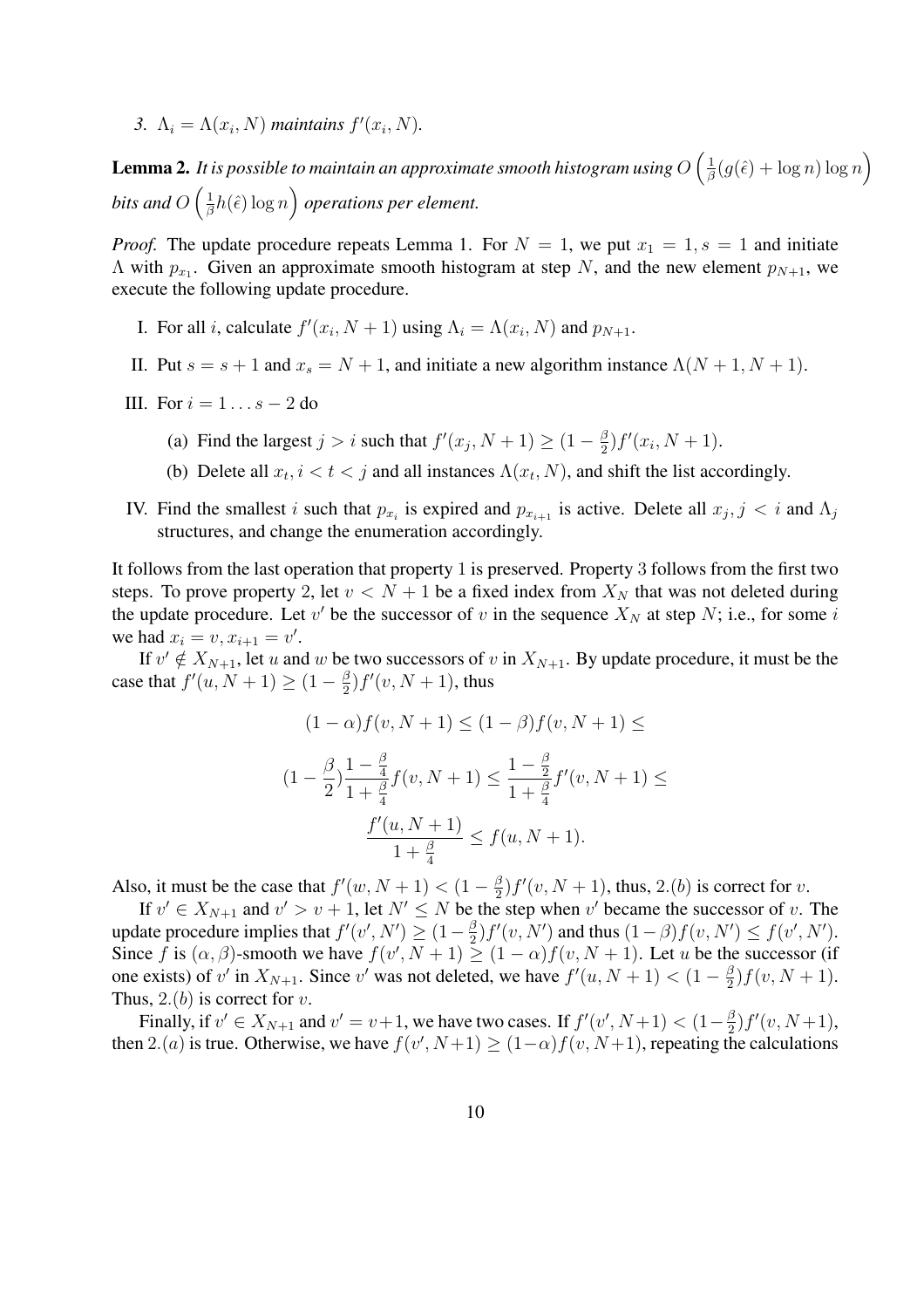above. Let u be the successor of v' in  $X_{N+1}$ . Similarly,  $f'(u, N+1) < (1-\frac{\beta}{2})$  $\frac{\beta}{2}$ )  $f'(v, N+1)$ . Thus, 2.(b) is correct for v. Thus property 2 is preserved for any  $v < N + 1$ .

Properties of a histogram imply that for any i, either  $f'(x_{i+2}, N)$  or  $f'(x_{i+1}, N)$  are less then  $(1-\frac{\beta}{2})$  $\frac{\beta}{2}$   $f'(x_i, N)$ . This property, the fact that  $f'$  is at least a  $\frac{\beta}{4}$ -approximation of f and the fact that f is polynomially bounded, imply  $s = O\left(\frac{1}{\beta}\right)$  $\frac{1}{\beta} \log n$ . Since we maintain exactly s instances of  $\frac{1}{\sqrt{1}}$ ´ algorithm  $\Lambda$ , the space complexity is  $O(sg) = O$  $\frac{1}{\beta}(g(\hat{\epsilon}) + \log n) \log n$ , and the time complexity  $\sum_{\ell}$ per element is  $O(sh) = O\left(\frac{1}{\beta}\right)$  $\frac{1}{\beta}h\log n$ .  $\Box$ 

Theorem 2. *Let* f *be a* (α, β)*-smooth function. If there exists an algorithms* Λ *that maintains an*  $\hat{\epsilon}$ -approximation of f on D, using space  $q(\hat{\epsilon})$  and performing  $h(\hat{\epsilon})$  operations per stream element, *then there exists an algorithm*  $\Lambda'$  *that maintains a*  $(\alpha + \hat{\epsilon})$ *-approximation of f on sliding windows* and uses  $O\left(\frac{1}{4}\right)$  $\frac{1}{\beta}(g(\hat \epsilon) + \log n) \log n \Big)$  bits and  $O\left(\frac{1}{\beta}\right)$  $\frac{1}{\beta}h(\hat{\epsilon})\log n$  *operations per element.* 

*Proof.* The algorithm maintains an approximate smooth histogram and outputs  $f'(x_2, N)$  as an approximation of  $f$  on the window. Let  $j$  be the index of the last active element, so the precise value is  $f(j, N)$ . If 2.(*a*) is correct for  $x_1$ , then by property 1,  $j = x_2$  and the answer is a  $\hat{\epsilon}$ approximation of  $f(j, N)$ . Otherwise 2.(b) is correct for  $x_1$ , and we have

$$
(1 + \alpha + \hat{\epsilon})f(j, N) \ge \frac{1 + \alpha + \hat{\epsilon}}{1 + \frac{\beta}{4}}f'(x_2, N) \ge f'(x_2, N).
$$

Also,

$$
(1 - \alpha - \hat{\epsilon})f(j, N) \le (1 - \alpha - \hat{\epsilon})f(x_1, N) \le
$$
  

$$
(1 - \hat{\epsilon})f(x_2, N) \le f'(x_2, N).
$$

Similarly, we can approximate functions for which there exists algorithm  $\Lambda$  that maintains a  $(\hat{\epsilon}, \delta)$ -approximation on D. The proof remains the same, we only need to ensure that probability of failure is at most  $\delta$ . Recall that the smooth histogram uses  $O(\frac{1}{\delta})$  $\frac{1}{\beta} \log n$ ) instances of  $\Lambda$ . Thus, if for each instance we limit the probability of failure by  $\frac{\delta \beta}{\log n}$  then, by union bound, the total probability of failure will be at most  $\delta$ . We obtain the following theorem.

**Theorem 3.** Let f be a  $(\alpha, \beta)$ -smooth function. If there exists an algorithm  $\Lambda$  that maintains an  $(\hat{\epsilon}, \delta)$ -approximation of f on D, using space  $g(\hat{\epsilon}, \delta)$  and performing  $h(\hat{\epsilon}, \delta)$  operations per stream *element, then there exists an algorithm*  $\Lambda'$  *that maintains a*  $(\alpha + \hat{\epsilon})$ -approximation of f on sliding *windows and uses*  $O\left(\frac{1}{\beta}\right)$  $\frac{1}{\beta}\big(g\big(\hat{\epsilon},\frac{\delta\beta}{\log \hat{\epsilon}}\big)$  $\left(\frac{\delta \beta}{\log n}\right) + \log n \right)$  bits and  $O\left(\frac{1}{\beta}\right)$  $\frac{1}{\beta}h(\hat{\epsilon},\frac{\delta\beta}{\log \delta}$  $\frac{\delta \beta}{\log n}$ ) log n  $\big)$  *operations per element.*

Note that the proofs above are correct for sequence-based and timestamp-based widows.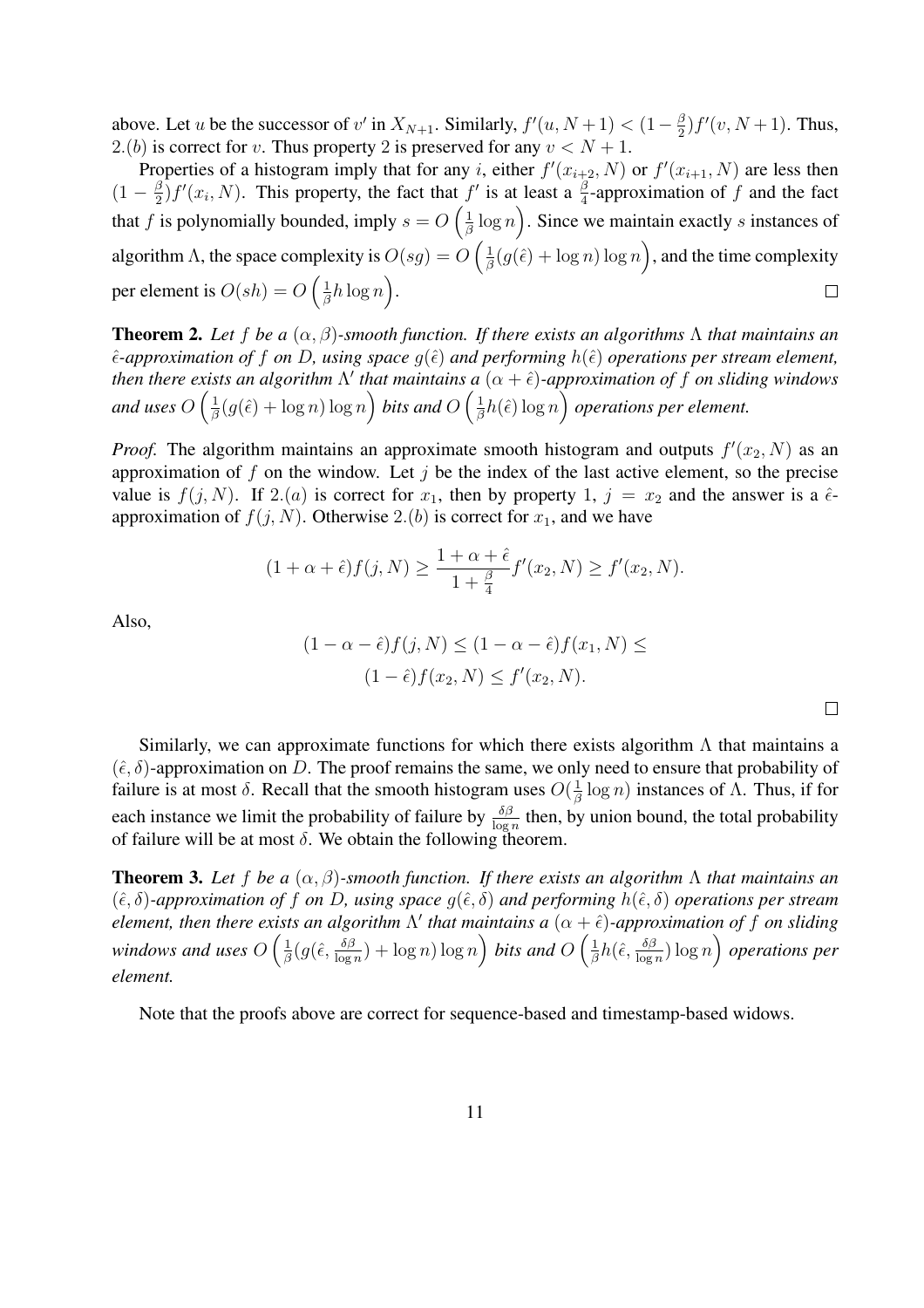# 3 Applications

## 3.1 Weakly Additive Functions

Let f be a weakly additive that can be precisely computed on  $D$  using space  $g$  and time  $h$ . It was proved in [15] that f can be approximated on sliding windows with relative error  $\epsilon C_f^2 + C_f - 1$ , space  $O(\frac{1}{\epsilon})$  $\frac{1}{\epsilon}(g + \log n) \log n$ , and amortized time  $O(h)$ . Smooth histograms improve the relative error, preserving space and time complexities.

**Lemma 3.** Weakly additive function f with parameter  $C_f$  is  $(1 - \frac{1-\epsilon}{C_f})$  $\frac{1-\epsilon}{C_f}, \epsilon)$ -smooth.

*Proof.* Let A be a bucket and B be its suffix such that  $(1 - \epsilon)f(A) \leq f(B)$ . For any adjacent bucket  $C$  we have

$$
(1 - (1 - \frac{1 - \epsilon}{C_f}))f(A \cup C) \le (1 - \epsilon)(f(A) + f(C)) \le
$$
  

$$
f(B) + f(C) \le f(B \cup C).
$$

 $\Box$ 

**Corollary 1.** *There exists an algorithm that maintains a*  $(1 - \frac{1-\epsilon}{C_s})$ C<sup>f</sup> )*-approximation* f *on sliding windows using*  $O(\frac{1}{\epsilon})$  $\frac{1}{\epsilon}(g + \log n) \log n$  *space and*  $O(h)$  *amortized time per element.* 

*Proof.* By applying Theorem 1, we almost obtain the result. The only problem is the logarithmic number of operations per element. This can be reduced using the fact that sketches are composable. Instead of recalculating f on buckets for each new element, we do it for every  $\log n$ -th element, collecting all new elements in an auxiliary buffer. Let  $v$  be index of the first collected point. Since sketches are composable, we can compute  $f(u, N)$  using sketch for  $f(u + 1, N)$  and  $p_u$  for any  $v \leq u < N$ . Using sketch for  $f(u, N)$ , we compute  $f(x_i, N)$  for all i. The rest of the algorithm remains unchanged. П

Also, it is shown in [15] that given an algorithm that maintains  $\hat{\epsilon}$ -approximation of f on D, f can be approximated on sliding windows with relative error  $(1 + \hat{\epsilon})^2 \epsilon C_f^2 + C_f - 1 + \hat{\epsilon}$ , using the same space and time. Using Theorem 2 and repeating the arguments from Corollary 1, we obtain:

**Corollary 2.** There exists an algorithm that maintains a  $\left(1 - \frac{1-\epsilon}{C}\right)$  $\frac{1-\epsilon}{C_f}+\hat{\epsilon}$ ´ *-approximation* f *on slid-* $\frac{1}{2}$  *ing windows using*  $O(\frac{1}{2})$  $\frac{1}{\epsilon}(g + \log n) \log n$  *space and*  $O(h)$  *amortized time per element.* 

Note that  $1 - \frac{1-\epsilon}{C}$  $\frac{1-\epsilon}{C_f} \leq \epsilon C_f^2 + C_f - 1$  and  $1 - \frac{1-\epsilon}{C_f}$  $\frac{1-\epsilon}{C_f} + \hat{\epsilon} \le (1+\hat{\epsilon})^2 \epsilon C_f^2 + C_f - 1 + \hat{\epsilon}$ . For large  $C_f$ , the improvement becomes significant (relative improvement is comparable with  $C_f$ ).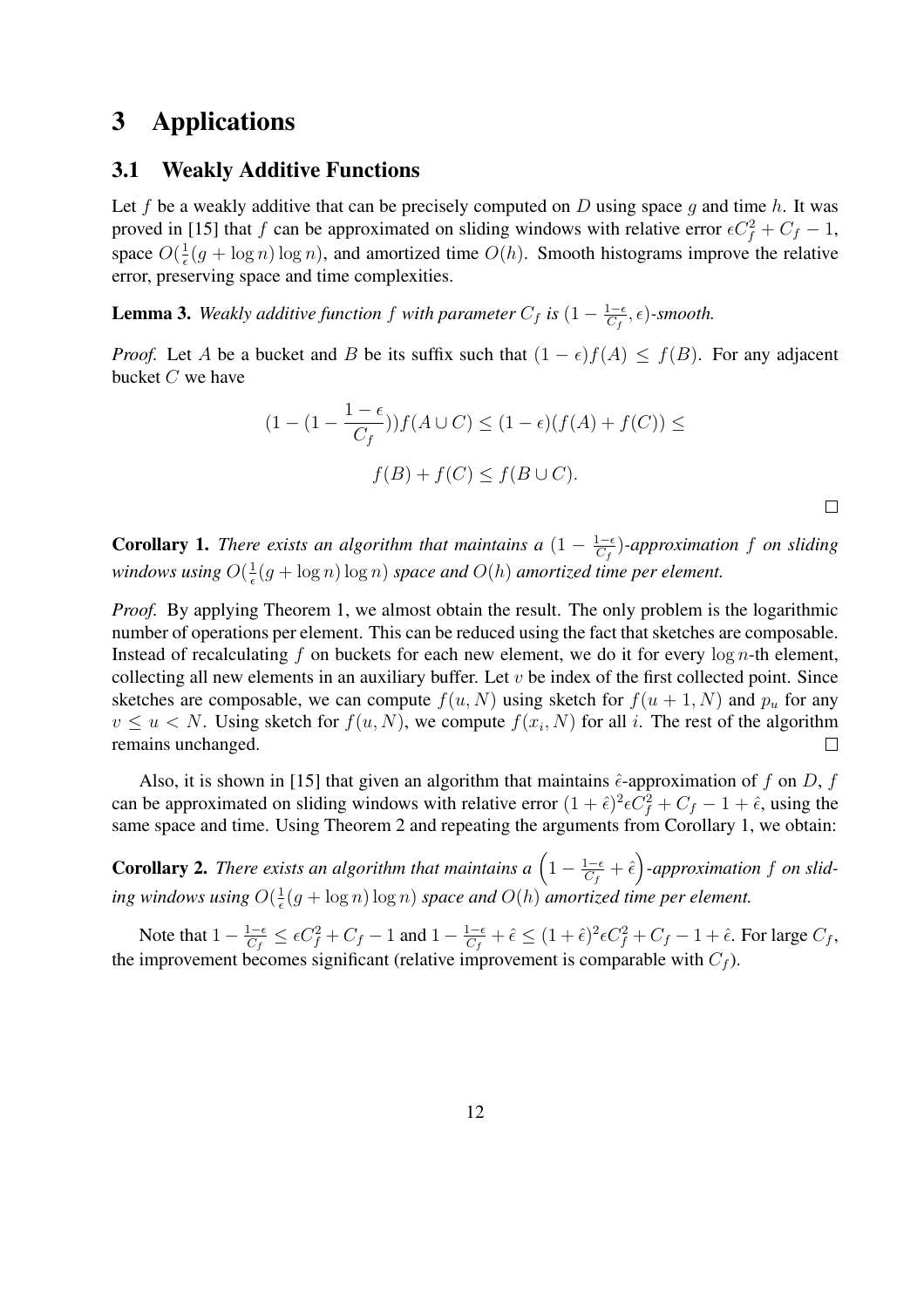## 3.2  $L_p$  Norms

We use smooth histograms to approximate  $L_p$  norms on sliding windows. Recall that for this problem D represents a vector  $X = \langle x_1, \ldots, x_m \rangle$ . Each element is a pair  $(i, a), i \in [m], a \in [M]$ for some positive  $M \leq n^{O(1)}$ . The value of the *i*-th coordinate is given by  $x_i = \sum_{(i,a)\in W} a$ , and  $L_p(W)$  is defined as  $\sum_{i=1}^{m}$  $\sum_{i=1}^m x_i^p$  $\binom{p}{i}^{\frac{1}{p}}$ . For this model Datar, Gionis, Indyk and Motwani [15] showed a  $(4\epsilon(1+\epsilon)^2 + 1 + \epsilon, \delta)$ -approximation for  $p \in [1, 2]$ . We extend this result to any p and improve the approximation parameter for  $p \in [1, 2]$ . Below we prove that  $L_p$  is a smooth function.

**Lemma 4.** For  $p > 1$   $L_p$  is a  $(\epsilon, \frac{\epsilon^p}{p})$  $\frac{p}{p}$ )-smooth function. For  $p < 1$   $L_p$  is a  $(\epsilon, \epsilon)$ -smooth function.

*Proof.* It is easy to see that in this model  $L_p$  satisfied the properties of function f; i.e., it is monotonic on buckets, polynomially bounded and positive. Let  $p > 1$  and  $X, Y$  be vectors that are represented by buckets A, B (B  $\subseteq_r$  A) such that  $(1 - \frac{e^p}{n})$  $\frac{p}{p} L_p(A) \leq L_p(B)$ . Recall that in our model,  $x_i \geq y_i$  for all  $i \in [m]$ . We have

$$
(1 - \epsilon^p) \|X\|_p^p \le (1 - \frac{\epsilon^p}{p})^p \|X\|_p^p \le \|Y\|_p
$$

Since  $||X||_p^p \ge ||Y||_p^p + ||X - Y||_p^p$ , we obtain  $||X - Y||_p \le \epsilon ||X||_p \le \epsilon ||X + Z||_p$  for any Z that is represented by adjacent bucket C (recall that  $z_i \geq 0$ ). By triangle inequality

$$
||X + Z||_p \le ||Y + Z||_p + ||X - Y||_p \le ||Y + Z||_p + \epsilon ||X + Z||_p.
$$

That concludes the lemma for  $p > 1$ . For  $p < 1$ , let X, Y be vectors such that  $(1 - \epsilon) \|X\| \le \|Y\|$ . We have for any Z:

$$
||Y + Z||_p^p = ||Y||_p^p + \sum_{i=1}^m ((y_i + z_i)^p - y_i^p) \ge
$$
  

$$
(1 - \epsilon)^p ||X||_p^p + (1 - \epsilon)^p \sum_{i=1}^m ((x_i + z_i)^p - x_i^p) =
$$
  

$$
(1 - \epsilon)^p ||X + Z||_p^p.
$$

The inequality follows from the assumption that  $||Y||_p \ge (1 - \epsilon) ||X||_p$  and the fact that function  $f(x) = (x + a)^p - x^p$  is decreasing for  $x \ge 0$  and  $p < 1, a > 0$ .

 $\Box$ 

For  $p > 2$  we apply the algorithm of Bhuvanagiri, Ganguly, Kesh and Saha [8] for frequency moments. In our model, frequency moments are simply  $L_p(x) = F_p(x)^{\frac{1}{p}}$ . Thus, for  $p > 1$ , the  $\epsilon$ -approximation for  $F_p$  is also the  $\epsilon$ -approximation for  $L_p$ . Recall their result.

**Theorem 4.** [8] There exists an algorithm that computes a  $(\epsilon, \frac{3}{4})$ -approximation of  $L_p, p > 2$  using  $O\left(\frac{p^2}{2}\right)$  $\frac{p^2}{e^{2+\frac{4}{p}}}m^{1-\frac{2}{p}}\log^2 N(\log m + \log N)\right)$  bits.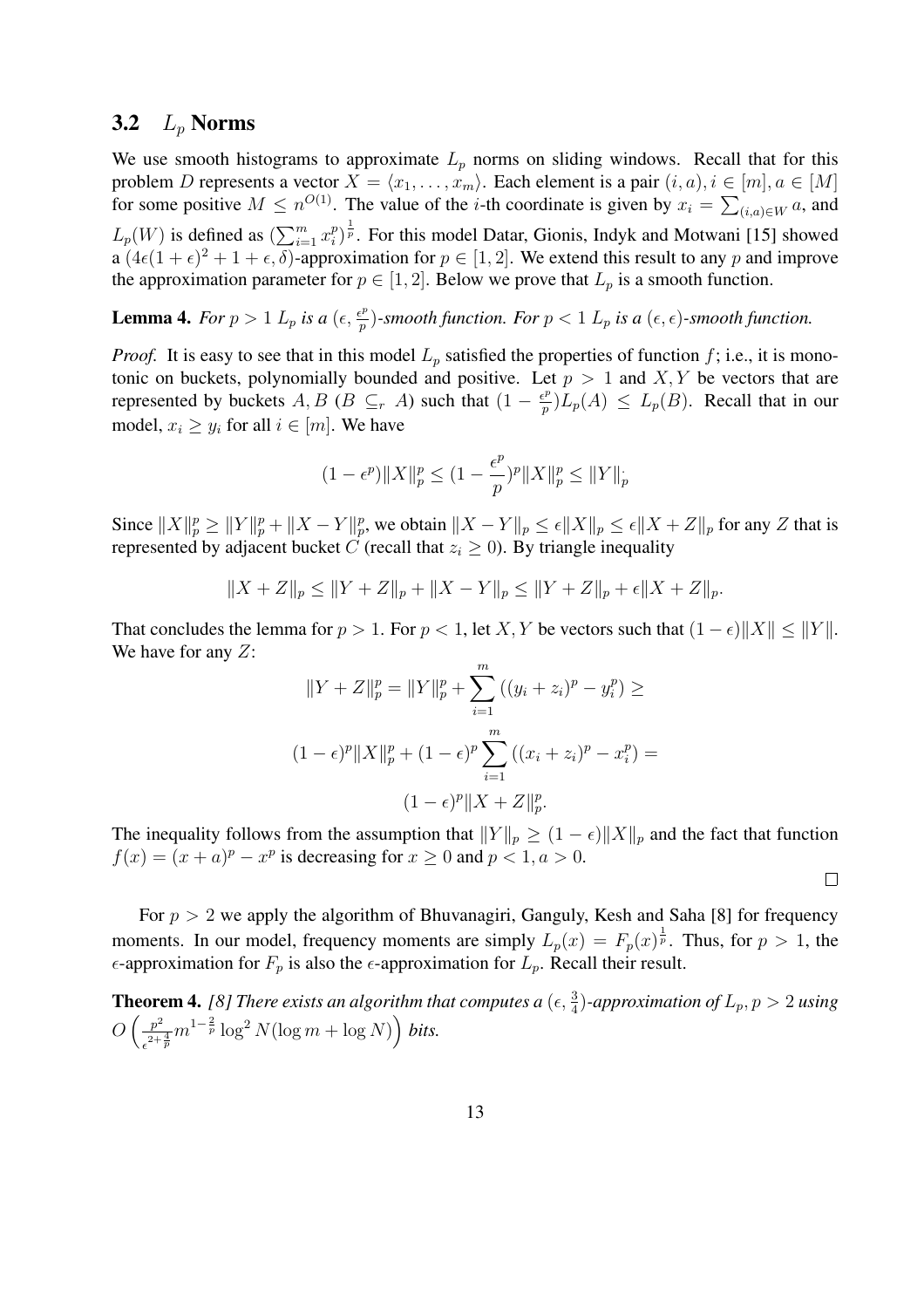**Corollary 3.** There exists an algorithm that uses  $\tilde{O}(m^{1-\frac{2}{p}})$  memory and calculates a  $(\epsilon + \frac{\epsilon^p}{4\pi})$  $\frac{\epsilon^p}{4p},\delta)$ *approximation of*  $L_p$ ,  $p > 2$  *norm over sliding windows.* 

*Proof.* We apply Theorem 3 and the algorithm from [8] (after amplification). The resulting space Theorem 3 and the algorithm from [8] (after<br>  $\frac{p^3}{\epsilon^{2p+4}}m^{1-\frac{2}{p}}\log^3 n(\log m + \log n)\log \frac{\log n}{\delta \epsilon}$ ). complexity is  $O\left(\frac{p^3}{\epsilon^{2p+1}}\right)$  $\Box$ 

For  $p < 1$ , similar to [15] we can apply the algorithm of Indyk [22]. Recall that this algorithm provides a  $(\epsilon, \delta)$ -approximation of  $L_p(D)$ ,  $p \in [1, 2]$  and uses  $O(\frac{1}{\epsilon^2})$  $\frac{1}{\epsilon^2} \log M \log \frac{1}{\delta}$ ) bits for each sketch. Additionally,  $O(\frac{1}{\epsilon^2})$  $\frac{1}{\epsilon^2}$  log  $M$  log  $\frac{m}{\delta}$  log  $\frac{1}{\delta}$ ) bits are required and are common for all sketches. Since  $L_p(W)$  is a  $(\epsilon, \epsilon)$ -smooth function, we can apply Theorem 3 using the algorithm above.

**Corollary 4.** *There exists an algorithm that calculates a*  $(\epsilon + \frac{\epsilon}{4})$ tt calculates a  $(\epsilon + \frac{\epsilon}{4}, \delta)$ -approximation of  $L_p, p < 1$ *norm on sliding windows and uses space* O 1  $\frac{1}{\epsilon} \log n (\frac{1}{\epsilon^2}$  $\frac{1}{\epsilon^2} \log M \log \frac{\log n}{\delta \epsilon} + \log n$ ).

For  $p \in [1, 2]$  we present two solutions. We can repeat the arguments above or we can apply Corollary 1 noting that  $L_p^p, p \in [1, 2]$  is a weakly additive with  $C_f \leq 2$ .

**Corollary 5.** It is possible to maintain a  $(\epsilon + \frac{\epsilon^p}{n})$ s possible to maintain a  $(\epsilon + \frac{\epsilon^p}{p}, \delta)$ -approximation of  $L_p, p \in [1, 2]$  *over sliding* windows using  $O\left(\frac{1}{\epsilon\epsilon}\right)$  $\frac{1}{\epsilon^p}\log n(\frac{1}{\epsilon^2}$  $\frac{1}{\epsilon^2} \log M \log \frac{\log n}{\delta \epsilon} + \log n)$  *bits. Also, it is possible to maintain a*  $(\frac{1+\epsilon}{2} + \epsilon)$  $\hat{\epsilon}, \delta$ )-approximation using  $O\left(\frac{1}{\epsilon}\right)$  $\frac{1}{\epsilon} \log n (\frac{1}{\epsilon^2})$  $\frac{1}{\epsilon^2} \log M \log \frac{\log n}{\delta \epsilon} + \log n)$ ) bits.

The second result strictly improves [15], while the first one significantly improves relative error and increases memory requirements by  $\frac{1}{e^{p-1}}$ .

## 3.3 Frequency Moments

The observations above are valid for frequency moments, for constant p.

**Lemma 5.** *For*  $p \geq 1$ ,  $F_p$  *is a*  $(\epsilon, \frac{\epsilon^p}{n^p})$  $\frac{\epsilon^p}{p^p}$ )-smooth function. For  $p < 1$ ,  $F_p$  is a  $(\epsilon, \epsilon)$ -smooth function. *Proof.* Let  $p > 1$  and X, Y be two vectors such that

$$
\left(1 - \frac{\epsilon^p}{p^p}\right) \sum_{i=1}^m x_i^p \le \sum_{i=1}^m y_i^p.
$$

We have

$$
\sum_{i=1}^{m} (x_y - y_i)^p \le \frac{\epsilon^p}{p^p} \sum_{i=1}^{m} x_i^p
$$

Thus for any vector  $Z$  that is added to  $X$  and  $Y$ , we have

$$
\left(\sum_{i=1}^{m} (x_y - y_i)^p\right)^{\frac{1}{p}} \le \frac{\epsilon}{p} \left(\sum_{i=1}^{m} (x_y + z_i)^p\right)^{\frac{1}{p}}
$$

and by triangle inequality

$$
(\sum_{i=1}^{m} (y_i + z_i)^p)^{\frac{1}{p}} \ge
$$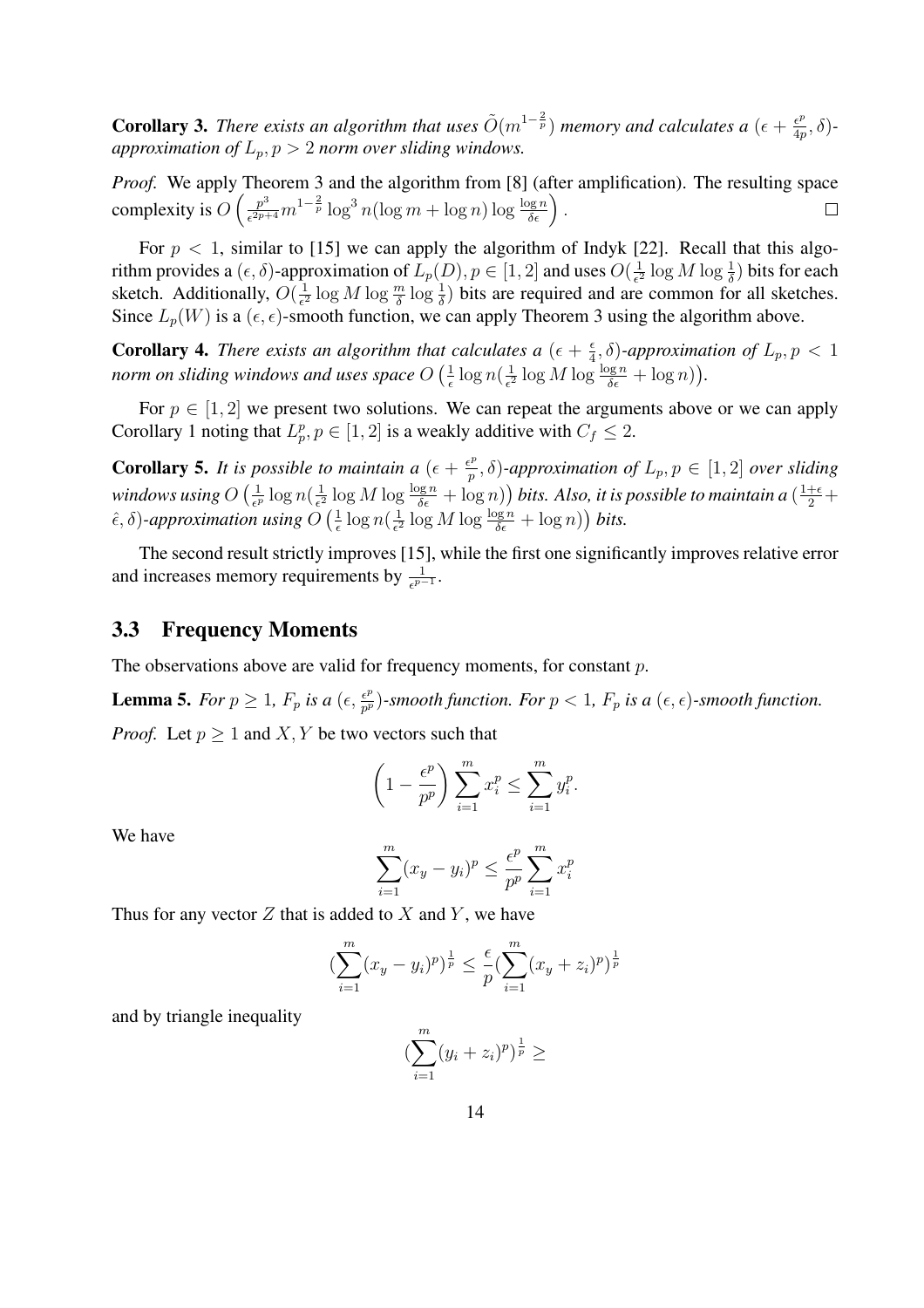$$
\left(\sum_{i=1}^{m} (x_y + z_i)^p\right)^{\frac{1}{p}} - \left(\sum_{i=1}^{m} (x_i - y_i)^p\right)^{\frac{1}{p}} \ge
$$

$$
(1 - \frac{\epsilon}{p})\left(\sum_{i=1}^{m} (x_y + z_i)^p\right)^{\frac{1}{p}}.
$$

Thus,

$$
\sum_{i=1}^{m} (y_i + z_i)^p \ge (1 - \frac{\epsilon}{p})^p \sum_{i=1}^{m} (x_y + z_i)^p \ge
$$
  

$$
(1 - \epsilon) \sum_{i=1}^{m} (x_y + z_i)^p.
$$

If  $p < 1$  we have for X, Y, Z as above, assuming  $(1 - \epsilon)F_p(X) \leq F_p(Y)$ :

$$
\sum_{i=1}^{m} (y_i + z_i)^p = \sum_{i=1}^{m} y_i^p + \sum_{i=1}^{m} ((y_i + z_i)^p - y_i^p) \ge
$$
  

$$
(1 - \epsilon) \sum_{i=1}^{m} x_i^p + (1 - \epsilon) \sum_{i=1}^{m} ((x_i + z_i)^p - x_i^p) =
$$
  

$$
(1 - \epsilon) \sum_{i=1}^{m} (x_i + z_i)^p.
$$

The inequality follows from the assumption above and the fact that function  $(x + a)^p - x^p$  is decreasing for  $p < 1, a > 0$ .

Now, we can apply the algorithm of Bhuvanagiri, Ganguly, Kesh and Saha [8].

**Corollary 6.** For constant  $p > 2$ , there exists an algorithm that uses  $\tilde{O}(m^{1-\frac{2}{p}})$  memory and *calculates a*  $(\epsilon, \delta)$ *-approximation of p-th frequency moment over sliding windows.* 

*Proof.* The proof is identical to the proof of Corollary 3.

#### 3.4 Length of Longest Increasing Subsequence

First, we show that our technique is applicable.

**Lemma 6.** *LIS* – *length is a* ( $\epsilon$ ,  $\epsilon$ )*-smooth function.* 

*Proof.* Let  $Y \subseteq_r X$  be two buckets such that  $(1 - \epsilon)|LIS(X)| \leq |LIS(Y)|$ . It is enough to show that for any new element z we guarantee  $(1 - \epsilon)|LIS(X \cup \{z\})| \leq |LIS(Y \cup \{z\})|$ . If  $|LIS(Y \cup \{z\})| > |LIS(Y)|$  or  $|LIS(X \cup \{z\})| = |LIS(X)|$ , the inequality obviously holds. We prove below that these are the only possible cases. Assume, in contradiction, that  $|LIS(Y \cup \{z\})|$  =

 $\Box$ 

 $\Box$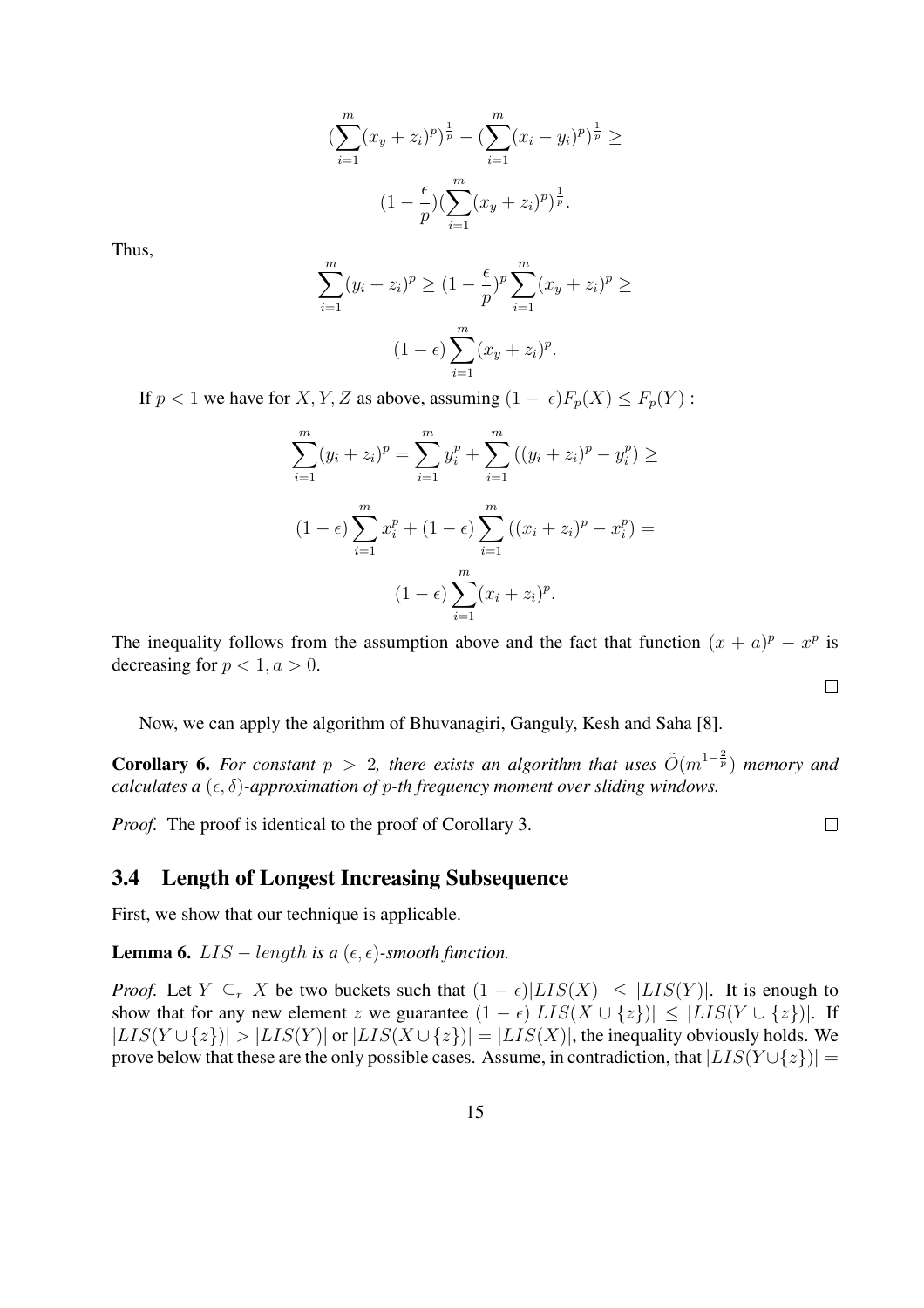$|LIS(Y)|$  and  $|LIS(X \cup \{z\})| > |LIS(X)|$ . Let  $x_1, \ldots, x_i$  and  $y_1, \ldots, y_j$  be indexes of some longest increasing subsequences of  $X, Y$ , respectfully.

Under the above assumptions,  $x_i \neq y_j$ , since otherwise we can add z to  $LIS(Y)$ . We prove that  $x_i > y_j$  and  $p_{x_i} < p_{y_j}$ . Suppose, in contradiction, that  $x_i \leq y_j$ . If  $p_{x_i} > p_{y_j}$ , then  $|LIS(Y \cup \{z\})| >$  $|LIS(Y)|$  since  $z > p_{x_i} > p_{y_j}$ . Otherwise if  $p_{x_i} \leq p_{y_j}$  then we can add  $p_{y_j}$  to  $LIS(X)$  and increase its length. Both cases contradict the assumptions. If  $x_i > y_j$  and  $p_{x_i} \ge p_{y_j}$ , then we can increase  $|LIS(Y)|$  by adding  $p_{x_i}$ .

Obviously  $x_1 \notin Y$ , otherwise we can increase  $|LIS(Y)| = |LIS(X)|$  by adding z. Let  $x_i$  be the largest index that does not belong to Y. If  $j < i - l$ , we violate the maximality of  $y_1, \ldots, y_j$ and if  $j = i - l$ , we violate the assumption that  $LIS(Y)$  cannot be increased by adding z; thus  $j > i - l$ . In this case, it must be that  $p_{x_i} > p_{y_1}$ , since otherwise we can replace  $x_{l+1}, \ldots, x_i$  with  $y_1, \ldots, y_j$  and increase  $LIS(X)$ . Thus we proved that  $p_{x_i} > p_{y_1}$ .

Let s be the maximal number for which there exists  $x_t > y_s$ , and for every t s.t.  $y_s < x_t$ we have  $p_{y_s} < p_{x_t}$ . There exists at least one such number, namely  $y_1$ . Indeed, we have, for any  $x_t > y_1, p_{y_1} < p_{x_t} \leq p_{x_t}$ . There exists at least one such t, since  $x_i > y_j > y_1$ .

Let t be the minimal number such that  $y_s < x_t$ . Note that  $x_{t-1} < y_s$  and  $p_{x_{t-1}} \le p_{y_{s+1}}$  (otherwise for every  $x_{t'} > x_{s+1}$  we have  $p_{x_{t'}} \ge p_{x_{t-1}} > p_{y_{s+1}}$  that contradicts the maximality of s). Therefore the following sequences are increasing:  $y_1, \ldots, y_s, x_t, \ldots, x_i$  and  $x_1, \ldots, x_{t-1}, y_{s+1}, \ldots, y_j$ . So, it must be that  $j - s - 1 = i - t$ . But in this case we can increase  $LIS(Y)$  by adding z to the first sequence. Therefore, the lemma is correct.  $\Box$ 

Therefore, we can apply Theorem 1 using the algorithm of Sun and Woodruff [29].

**Corollary 7.** Let D be a steam of integers such that  $p_i \in [L]$ . There exists an algorithm that *computes a*  $\epsilon$ *-approximation of*  $|LIS(W)|$ , where W is the current window. The algorithm uses *space*

$$
O(\frac{1}{\epsilon}\log n(|LIS(W)|\log \frac{L}{|LIS(W)|} + \log n)).
$$

### 3.5 Geometric Mean

Let  $D$  be a stream of real numbers. Recall that  $GM(W) = \left(\prod_{i=N}^{N-n}p_i\right)$  $\int_{0}^{\frac{1}{n}}$ . We assume that we need k bits to store the results.

**Corollary 8.** There exists an algorithm that computes a  $\epsilon$ -approximation of geometric mean over *sequence-based sliding windows using* O 1  $\frac{1}{\epsilon}(k + \log n) \log n$  *space.* 

*Proof.* We divide D into two sub-streams,  $D_{\leq 1} = \{p_i | p_i \leq 1\}$  and  $D_{\geq 1} = \{p_i | p_i \geq 1\}$ . The active window W is correspondingly separated into  $W_{\leq 1}$  and  $W_{\geq 1}$ . We define two auxiliary functions on buckets  $h(B) = \left(\prod_{i \in B} p_i\right)$  $\int_{0}^{\frac{1}{n}}$  and  $g(B) = \left(\prod_{i \in B}a_i\right)$ 1 pi  $n$ . We apply our method on these two sub-streams and then combine the results to obtain the approximation. Note that  $n$  is fixed, but  $W_{\geq 1}$ ,  $W_{\leq 1}$  are timestamp-based windows.

It is easy to see that h is  $(\epsilon, \epsilon)$ -smooth on  $D_{>1}$ . Indeed, its is monotonic (for fixed n), polynomially bounded, and new elements do not change the ratio  $\frac{h(A)}{h(B)}$  for any buckets A, B. Thus,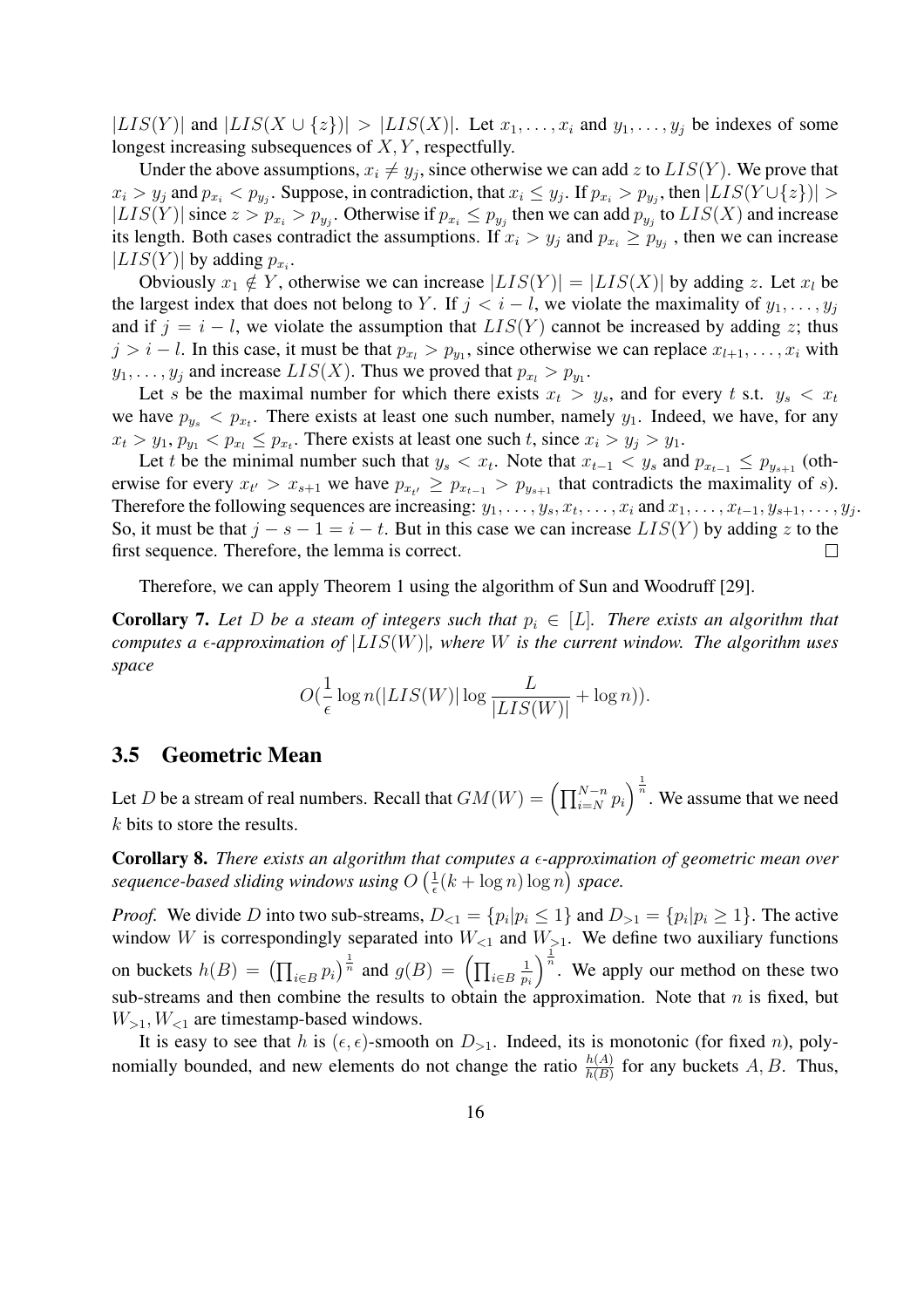$(1)$ ¢ we can maintain a  $\epsilon$ -approximation of  $h(W) = GM(W_{>1})$  using O  $\frac{1}{\epsilon}(k + \log n) \log n$ memory. Similarly, g is a  $(\epsilon, \epsilon)$ -smooth function on  $D_{\leq 1}$ , and thus we obtain a  $\epsilon$ -approximation of  $g(W) = \frac{1}{GM(W_{<1})}$ . Dividing h by g, we obtain a 2 $\epsilon$ -approximation of the geometrical mean.  $\Box$ 

# 4 Future Work on Frequency Moments

In the current paper we prove that  $F_p$  is  $(\epsilon, \frac{\epsilon^p}{n^p})$  $\frac{\epsilon^p}{p^p}$ )-smooth, and thus smooth histograms can be used to approximate frequency moments with  $\tilde{O}(p^pm^{-1-\frac{2}{p}})$  bits. Thus, for constant  $p > 2$  we obtain optimal results. However, the additional factor of  $p^p$  makes the smooth-histogram approach infeasible for large  $p$ , which current paper does not handle. In a follow-up work [9], we show how to handle frequency moments for arbitrary p. In particular, we show how to compute  $F_p$  using  $\tilde{O}(m^{1-\frac{1}{p}})$  bits for any  $p > 2$ .

# References

- [1] P. K. Agarwal, S. Har-Peled, and K. Varadarajan, "Geometric approximation via coresets", *Combinatorial and Computational Geometry* (J. E. Goodman, J. Pach, and E. Welzl, eds.), Math. Sci. Research Inst. Pub., Cambridge, 2005.
- [2] C. Aggarwal (editor), "Data Streams: Models and Algorithms", *Springer Verlag*, 2007.
- [3] N. Alon, Y. Matias, M.Szegedy, "The space complexity of approximating the frequency moments". *Proceedings of the twenty-eighth annual ACM symposium on Theory of computing*, pp. 20–29, 1996.
- [4] A. Arasu, G. S. Manku, "Approximate counts and quantiles over sliding windows", *Proceedings of the twenty-third ACM SIGMOD-SIGACT-SIGART symposium on Principles of database systems*, 2004.
- [5] B. Babcock, M. Datar, R. Motwani, "Sampling from a moving window over streaming data", *Proceedings of the thirteenth annual ACM-SIAM symposium on Discrete algorithms*, pp. 633–634, 2002.
- [6] B. Babcock, M. Datar, R. Motwani, L. O'Callaghan, "Maintaining variance and k-medians over data stream windows", *Proceedings of the twenty-second ACM SIGMOD-SIGACT-SIGART symposium on Principles of database systems*, pp. 234–243, 2003.
- [7] Z. Bar-Yossef, T. S. Jayram, R. Kumar, D. Sivakumar, "An Information Statistics Approach to Data Stream and Communication Complexity", *Proceedings of the 43rd Symposium on Foundations of Computer Science*, pp. 209–218, 2002.
- [8] L. Bhuvanagiri, S. Ganguly, D. Kesh, C. Saha, "Simpler algorithm for estimating frequency moments of data streams", *Proceedings of the seventeenth annual ACM-SIAM symposium on Discrete algorithm*, pp. 708–713, 2006.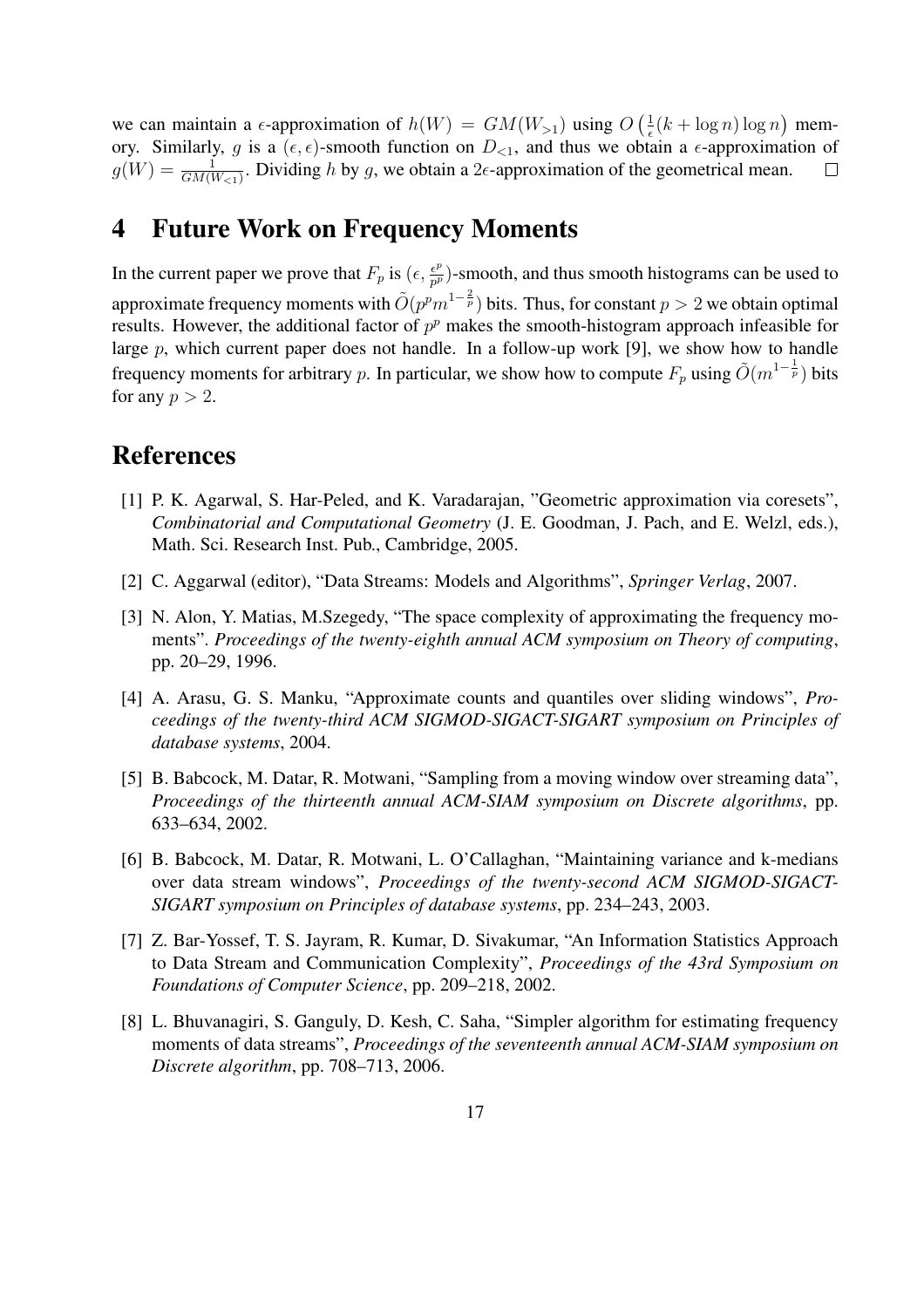- [9] V. Braverman, R. Ostrovsky, C. Zaniolo, "Succinct sampling on streams", *http://arxiv.org/abs/cs.DS/0702151*, 2007.
- [10] A. Chakrabarti, S. Khot, X. Sun, "Near-optimal lower bounds on the multi-party communication complexity of set-disjointness", *Proceedings of the 18th Annual IEEE Conference on Computational Complexity*, 2003.
- [11] T. Chan, B. Sadjad, "Geometric Optimization Problems Over Sliding Windows", *Proc 15th Annual International Symposium on Algorithms and Computation*, pp. 246–258, 2004.
- [12] E. Chen, L. Yang, H. Yuan, "Longest Increasing Subsequences in Windows based on Canonical Antichain Partition",*Proceedings of 16th Annual International Symposium on Algorithms and Computation*, pp. 1153–1162, 2005.
- [13] Y. Chi, H. Wang, P. S. Yu, R. R. Muntz, "Moment: Maintaining Closed Frequent Itemsets over a Stream Sliding Window", *Fourth IEEE International Conference on Data Mining* (ICDM'04), pp. 59–66, 2004.
- [14] D. Coppersmith, R. Kumar, "An improved data stream algorithm for frequency moments", *Proceedings of the fifteenth annual ACM-SIAM symposium on Discrete algorithms*, pp.151– 156 , 2004.
- [15] M. Datar, A. Gionis, P. Indyk, R. Motwani, "Maintaining stream statistics over sliding windows", *SIAM J. Comput. 31, 6*, pp.1794–1813, 2002.
- [16] M. Datar, S. Muthukrishnan, "Estimating Rarity and Similarity over Data Stream Windows", *Proceedings of the 10th Annual European Symposium on Algorithms*, pp.323–334, 2002.
- [17] J. Feigenbaum, S. Kannan, J. Zhan, "Computing diameter in the streaming sliding-window models", *Algorithmica 41*, pp. 25–41, 2004.
- [18] S. Ganguly. "Estimating Frequency Moments of Update Streams using Random Linear Combinations". *Proceedings of the 8th International Workshop on Randomized Algorithms*, pp. 369-380, 2004.
- [19] P. B. Gibbons, S. Tirthapura, "Distributed streams algorithms for sliding windows", *Proceedings of the fourteenth annual ACM symposium on Parallel algorithms and architectures*, pp.10–13, 2002.
- [20] P. Gopalan, T. S. Jayram, R. Krauthgamer, R. Kumar, "Estimating the Sortedness of a Data Stream", *Eighteenth Annual ACM-SIAM Symposium on Discrete Algorithms*, 2007.
- [21] D. Gusfield, "Algorithms on Strings, Trees, and Sequences", *Cambridge University Press*, 1997.
- [22] P. Indyk, "Stable Distributions, Pseudorandom Generators, Embeddings and Data Stream Computation", *Proc. IEEE Symp. Foundations of Computer Science*, pp. 189–197, 2000.